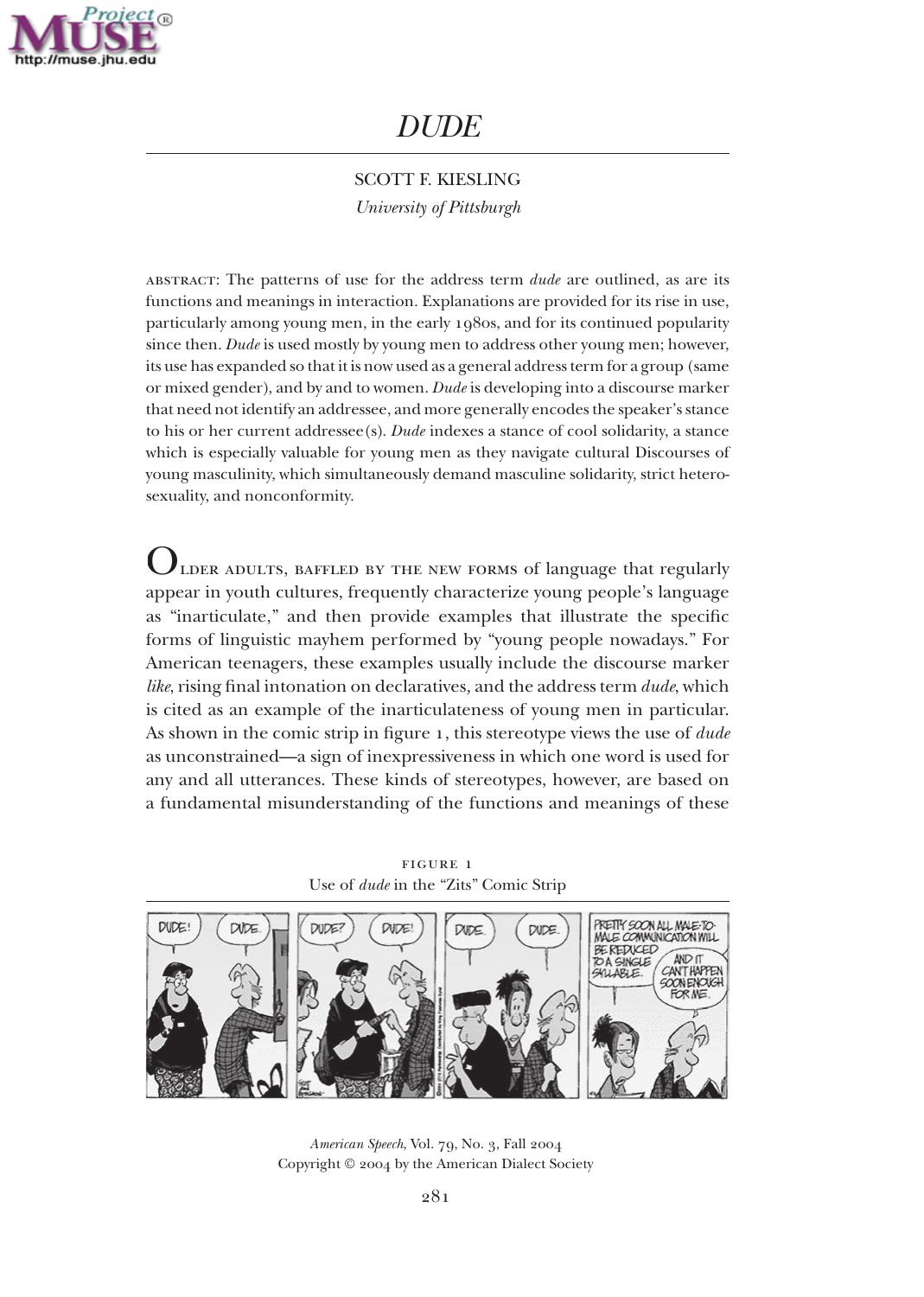linguistic forms. As analyses of *like* and rising intonation have shown (e.g., Guy et al. 1986, McLemore 1991; Andersen 2001; Siegel 2002), these forms are constrained in use and precisely expressive in meaning. *Dude* is no excep tion. This article outlines the patterns of use for *dude* and its functions and meanings in interaction and provides some explanations for its rise in use, particularly among young men, in the early 1980s, and for its continued popularity since then.

Indeed, the data presented here confirm that *dude* is an address term that is used mostly by young men to address other young men; however, its use has expanded so that it is now used as a general address term for a group (same or mixed gender) and by and to women. *Dude* is developing into a discourse marker that need not identify an addressee, and more generally encodes the speaker's stance to his or her current addressee(s). The term is used mainly in situations in which a speaker takes a stance of solidarity or camaraderie, but crucially in a nonchalant, not-too-enthusiastic manner. *Dude* indexes a stance of effortlessness (or laziness, depending on the perspective of the hearer), largely because of its origins in the "surfer" and "druggie" subcultures in which such stances are valued. This indexicality also explains where *dude* appears in discourse structure and why it tends to be used in a restricted set of speech events. The reason young men use this term is precisely that *dude* indexes this stance of cool solidarity. Such a stance is especially valuable for young men as they navigate cultural Discourses of young masculinity, <sup>1</sup> which simultaneously demand masculine solidarity, strict heterosexuality, and nonconformity.

The discussion that follows illuminates not only the meanings and use of this address term but also the broader linguistic issue of how languagein-interaction creates and displays social relationships and identities, that is, how language is socially meaningful. An understanding of the ways in which *dude* works thus leads to a better understanding of how everyday language-in-interaction is related to widespread, enduring cultural Discourses (i.e., the relationship between first- and second-order indexical meanings, in Silverstein's 1996 terms). In this article I focus on gender mean ings and on how cultural Discourses of gender are recreated in interaction with the help of *dude*.

The crucial connection between these cultural Discourses and the everyday use of *dude* is the stance of cool solidarity which *dude* indexes. This stance allows men to balance two dominant, but potentially contradictory, cultural Discourses of modern American masculinity: masculine solidarity and heterosexism. Connell (1995) argues that different types of masculinities are hierarchically ordered in Western cultures and that the most desired and hon ored in a particular culture is its hegemonic masculinity. Along with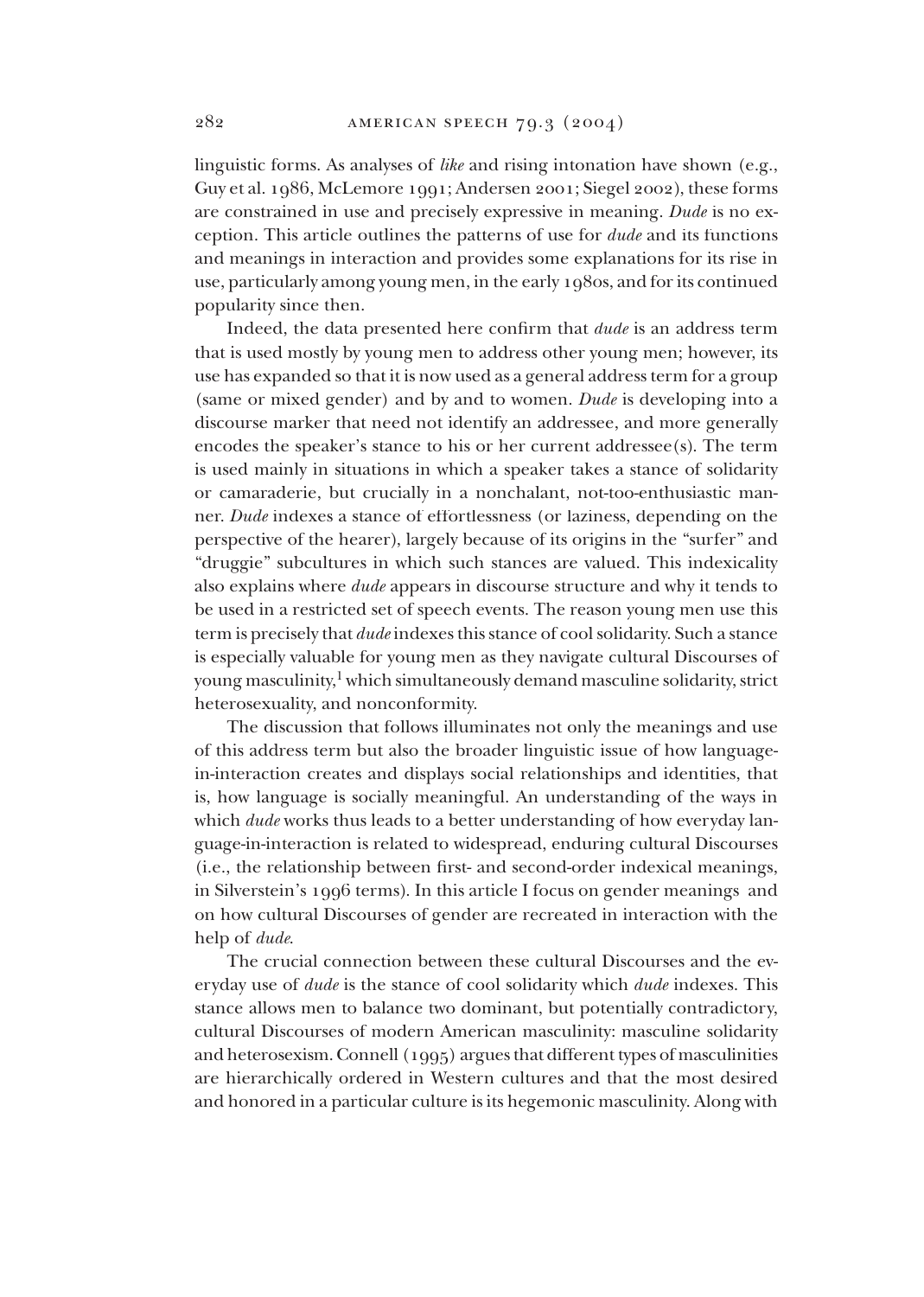Carrigan et al. (1985), he shows that heterosexuality is one component of hegemonic masculinities in Western cultures, especially in the United States. Kimmel (2001, 282) argues more forcefully that "homophobia, men's fear of other men, is the animating condition of the dominant definition of masculinity in America, [and] that the reigning definition of masculinity is a defensive effort to prevent being emasculated," where "emasculated" is equivalent to being perceived as gay by other men. At the same time, there is a cultural Discourse of masculine solidarity—close social bonds between men. In this cultural Discourse, a bond with, and loyalty to, other men is a central measure of masculinity. This Discourse is epitomized in the ideal of loyalty within a military unit, as outlined for American war films by Donald (2001) and illustrated vividly in Swofford's (2003) *Jarhead*, a first-person account of the author's experiences as a U.S. Marine in the 1991 Persian Gulf War. Although this ideal of masculine solidarity could be understood to be consonant with the Discourse of heterosexism (i.e., by having a set of loyal close friends, a man need not be afraid that they will think he is gay), on another level masculine solidarity, in emphasizing closeness between men, is opposed to heterosexism, which emphasizes distance between men. Masculine solidarity and heterosexism thus delimit a narrow range of ratified, dominant, and hegemonic relationships between American men, since masculine solidarity implies closeness with other men, while heterosexism entails nonintimacy with other men. *Dude* allows men to create a stance within this narrow range, one of closeness with other men (satisfying masculine solidarity) that also maintains a casual stance that keeps some distance (thus satisfying heterosexism).

What follows provides evidence for these claims about *dude* in the details of its use. Data are drawn from a number of complementary sources. Survey data come from three surveys of two types performed by classes at the University of Pittsburgh. Ethnographic and interaction data are drawn from my observations in 1993 of an American college fraternity. <sup>2</sup> I also draw from various media sources and from my own experience as a bona fide "*dude-*user" in the 1980s. These multiple sources of data come together to present a consistent picture of the uses, meanings, and recent history of the address term.

I first investigate the wider use of the term and then excerpt several uses in the fraternity to illustrate its discourse functions and how it is used in interaction. I also discuss the personalities of the men who use *dude* the most in the fraternity, then describe the most salient phonological characteristics of the term—a fronted  $/u$ —and possible connections between this feature of *dude* and the ongoing fronting of this vowel across North America. Finally, I explain the rise and use of *dude* by exploring cultural Discourses of masculinity and American identity more generally in the 1980s.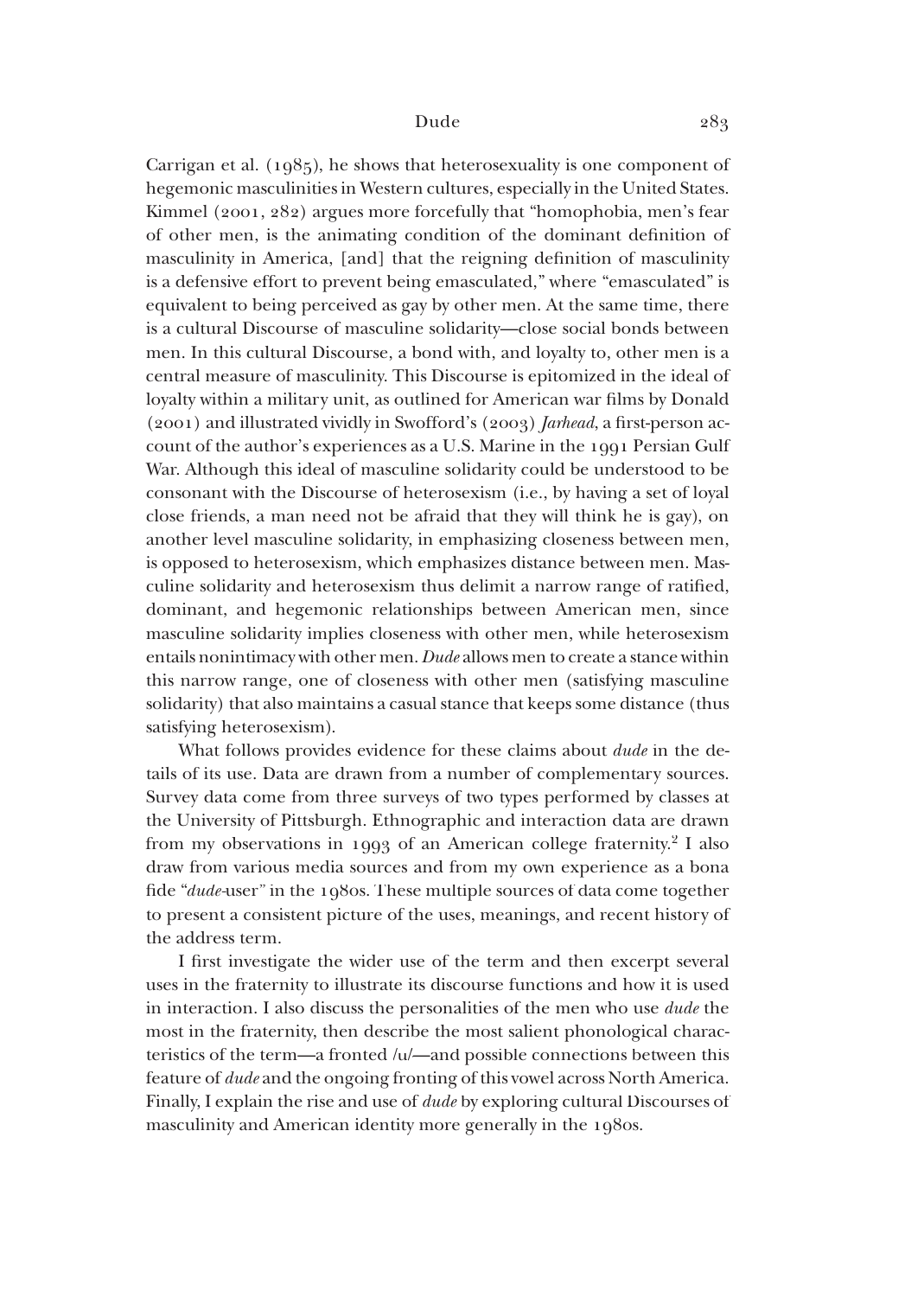# HISTORY AND ORIGINS

The recent history of *dude* provides insight into its indexicalities as well as its rise in use in the United States. The discussion that follows is based on Hill's (1994) history of the term until approximately the 1980s. *Dudes* originally referred to 'old rags', and a *dudesman*, 'scarecrow'. In the latter half of the nineteenth century, "*dude* became synonymous with *dandy*, a term used to designate a sharp dresser in the western territories [of the United States]" (321). There was for a time a female version of the word, but it fell out of use. According to Hill, the use of *dude* as an address term developed in the 1930s and 1940s from groups of men, "Urban Mexican-American *pachuchos*<sup>3</sup> and African-American *zoot-suiters*" (323), known for their clothes consciousness. These groups began to use *dude* as an in-group term, and it soon was used as a general form of address among men. Then *dude* followed a well-worn linguistic path from stigmatized groups such as urban African Americans and Mexicans to whites through African American music culture (much as *cool* and *groovy* did). In the 1980s, "young people began to use *dude* as an exclamation of delight and/or affection" (325). Hill predicts that *dude* may follow *fuck* and its derivatives as being able to function in any grammatical slot or as a single-word utterance that can mean anything in the right context. The history of the term, however, shows that from the time it began to be used as an address term, it was an in-group term that indicated solidarity.

It is this cool solidarity and in-group meaning that has remained with *dude* until the present, and it is the kind of stance indexed when the men in the fraternity use it. However, I show below that, while it is true that *dude* is used as more than simply an address term, it is restricted in where and how it is used grammatically in discourse structure and with what intonation.

## THE *DUDE* CORPUS

As an assignment for two introductory undergraduate sociolinguistics classes at the University of Pittsburgh (in 2001 and 2002), students were required to listen for and record the first 20 tokens of *dude* that they heard throughout a three-day period. They recorded the entire utterance as best as they could remember it, the gender and ethnicity of the speaker and addressee(s), the relationship between speaker and hearer, and the situation. I have compiled the results from both classes into a 519-token Dude Corpus (DC). 4 The impression that *dude* is used by young men (under 30) is confirmed by the survey, but young women also used the term a significant amount, particularly when speaking to other women, as shown in figure  $2.5$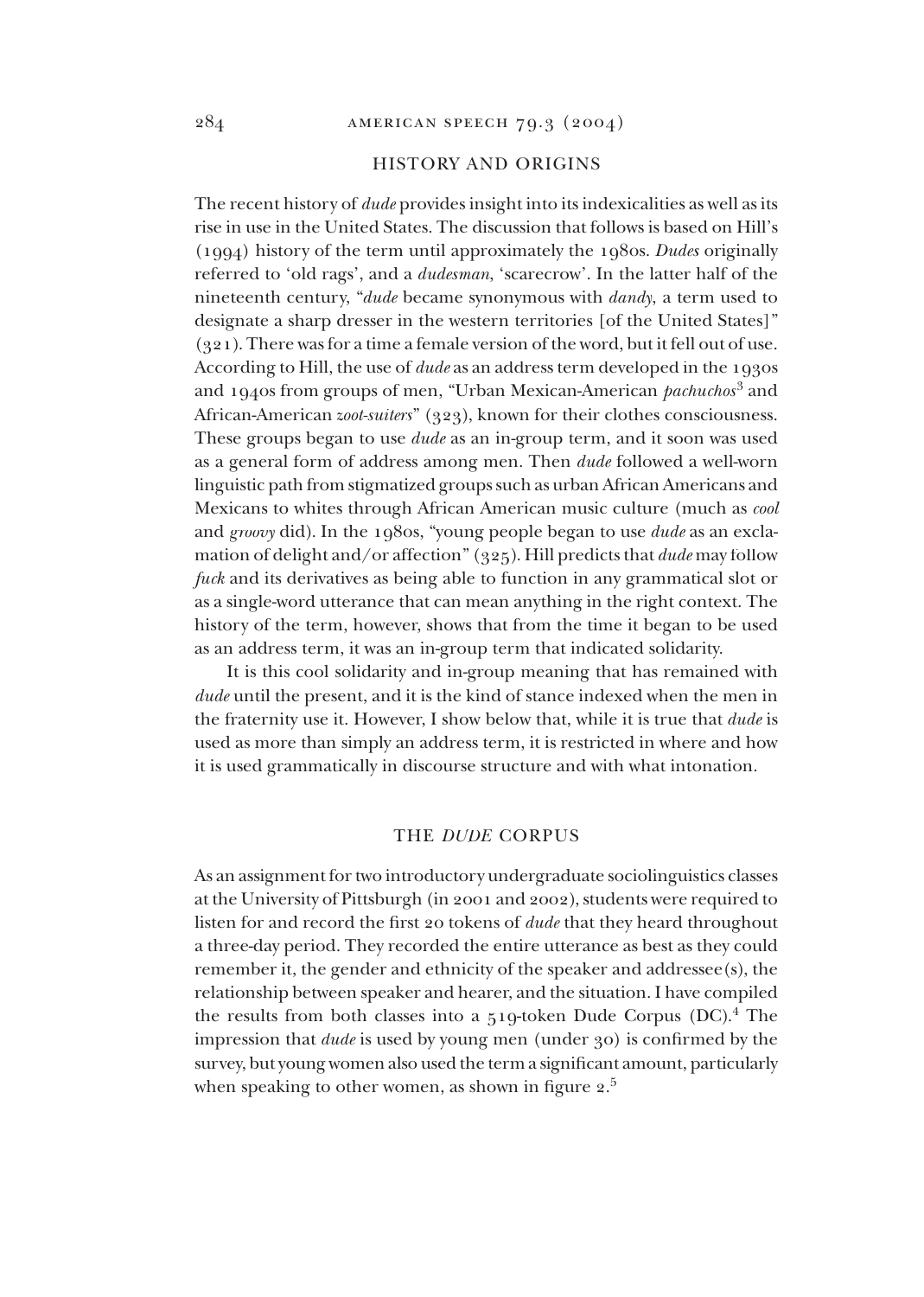



In addition to the overwhelming predominance of male-male uses of *dude* in these data, 6 it is important to note that the second most common speakeraddressee gender type is female-female, while in mixed-gender interactions there were relatively fewer uses of *dude*. This correlational result suggests that *dude* indexes a solidary stance separate from its probable indexing of masculinity, unless for some reason women are apt to be more masculine (and men, less masculine) when speaking to women.<sup>7</sup>

More clues to the solidarity component of *dude*'s indexicality can be found in the actual tokens used by women speakers to women addressees, however. The all-women tokens were not used in simple greetings, but mostly in situations where camaraderie was salient: only 1 of the  $82$  woman-woman tokens (1.2%) was a simple greeting (*Hey dude* or *What's up, dude*), as opposed to  $7.6\%$  (25/329) of the men's tokens. The women tended to use *dude* (1) when they were commiserating about something bad or being in an unfortunate position,  $(2)$  when they were in confrontational situations, or (3) when they were issuing a directive to their addressee. In these last two uses by women, *dude* seems to function to ameliorate the confrontational and/or hierarchical stance of the rest of the utterance.

For example, one token of commiserating was said in a whisper during a class: "Dude, this class is soooo boring." An even clearer example of commiseration (and clearly not masculinity) was recorded after the addressee had been describing a situation in which a man had been trying to "hit on" her. Following the story, the woman who heard the story replied simply, "Dude," with "a tone of disbelief and disgust." An instance of a confrontational situation in which *dude* is used was recorded after the addressee had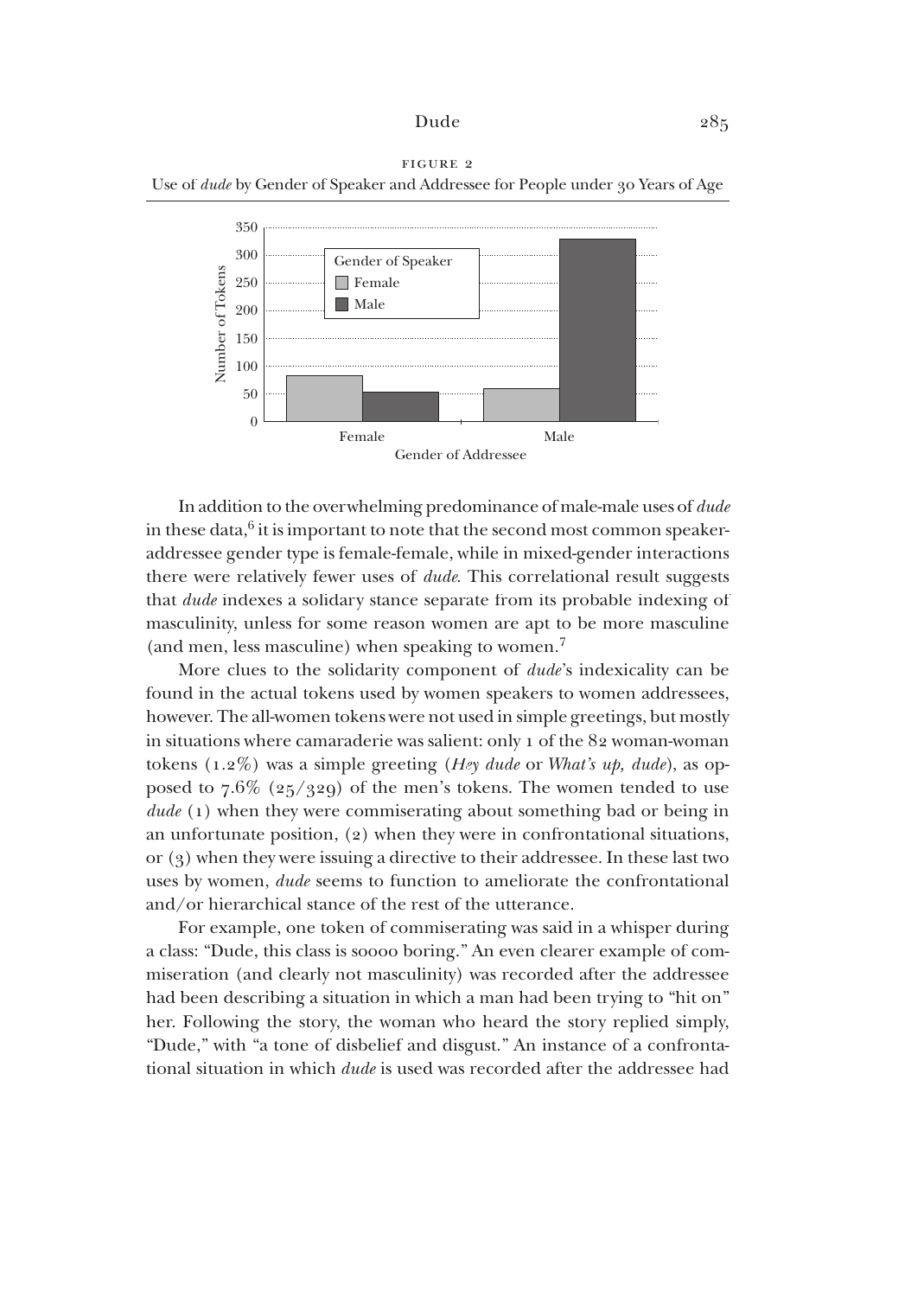been teasing the speaker, who then said, "Dude, that's just not cool." Finally, a token used with a direct order while in a car: "Dude, turn signal!" There were also several instances of constructed dialogue<sup>8</sup> with men as addressees in the woman-woman tokens, which inflates the woman-woman tokens. However, these tokens also reveal information about the indexicality of *dude*, because all of these constructed dialogue tokens are used to express a stance of distance—or at least nonintimacy—from a man. For example, one token was recorded in the midst of telling a story about talking to a man. In the course of the narrative, the narrator says to the man "I'm like, dude, don't touch me!" Such tokens are clearly being used to create stances of distance between the speaker and the addressee ("don't touch me"), and these tokens thus reveal the nonintimate indexicality of the term.

*Dude* thus carries indexicalities of both solidarity (camaraderie) and distance (nonintimacy) and can be deployed to create both of these kinds of stance, separately or together. This combined stance is what I call cool solidary. The expansion of the use of *dude* to women is thus based on its usefulness in indexing this stance, separate from its associations with masculinity. *Dude* is clearly used most by young, European American men and thus also likely indexes membership in this identity category. But by closely investigating women's use of the term, the separation between the first-order stance index (cool solidarity) and the second-order group-identity index (men) becomes evident. These data also suggest, as would be intuitively predicted by anyone living in North American Anglo culture, an indexical connection between the stance of cool solidarity and young Anglo masculinity, thus showing an indirect indexical connection, of the kind outlined by Ochs (1992), between *dude* and masculinity.

# SELF-REPORT STUDY

The connection between the category 'men' and *dude* was further investigated by a project of a language and gender class at the University of Pittsburgh in fall 2002. This class administered a self-report survey to their friends on the terms *dude*, *babe*, and *yinz* (the latter being a Pittsburgh dialect term for second person plural). Respondents were asked how often they used the term and then whether they would use the term with particular addressees (boyfriend/girlfriend, close friend, acquaintance, stranger, sibling, parent, boss, and professor) using a Likert scale of 1 to 5. They were also asked why they used the term and what kind of people they typically think use the term. The survey is reproduced in the appendix.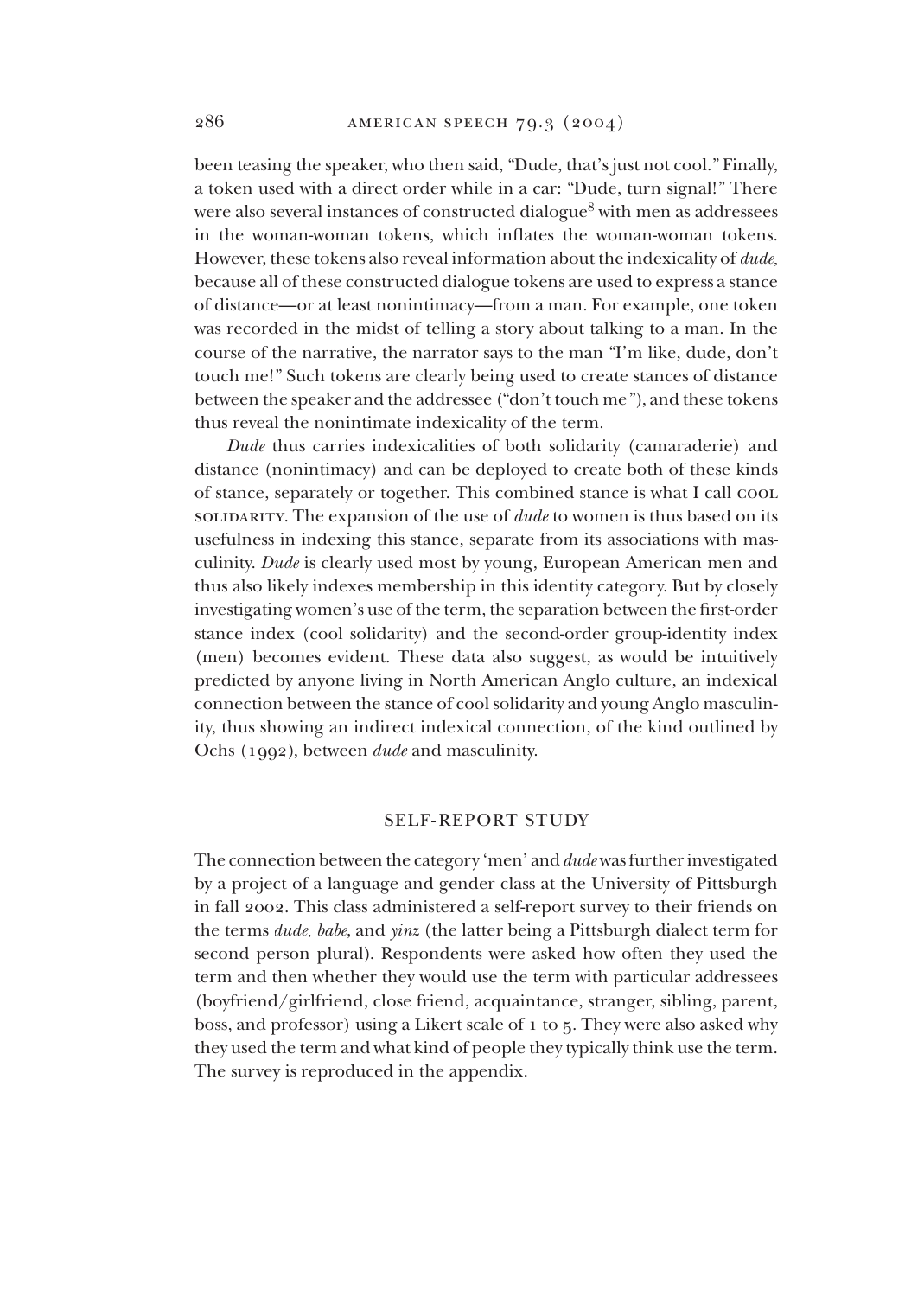These self-report data corroborate the findings of the survey above: that *dude* is used primarily by men speaking to other men, but not exclusively so. The highest average frequency rating was for man-man interactions  $(3.34)$ , but men reported using *dude* with women as well (the average man-woman frequency rating was 3.24). As shown in figure 3, the gender of the survey respondent was more important than the gender of the addressee, since the difference between male and female speakers is greater than the difference between male and female addressees (i.e., the difference between the endpoints of the lines is greater than the difference between the two lines). However, there are again clues that *dude* is restricted to nonintimate solidarity stances. Consider figure  $4.9$  The first noticeable pattern in this figure is that the gender of the addressee makes more of a difference to the men than the women: for women respondents (represented by the squares and diamonds), there is almost no difference between male and female addressees in any category, while for men respondents (the triangles), the gender of the addressee makes a striking difference, especially in the close friend category. In fact, in figure  $4$  the female lines are almost always within the male lines. These data thus show that *dude* is associated with a male friendship for the men and a nonhierarchic relationship for all respondents, indicated by the low values for parent, boss, and professor.

In addition, intimacy is not indexed by *dude*, especially for the men, as shown by the low ratings in the "heterosexual intimate relationship" (Hetero.) category. More importantly, the difference between the "different-gender, close-friend" and "heterosexual relationship" category is greater for men than for women (a difference of 0.63 for men and 0.55 for women). The disparity is even greater between "same-gender, close-friend" and "hetero-



figure 3 Reported Frequency of Use of *dude* by Gender of Speaker and Addressee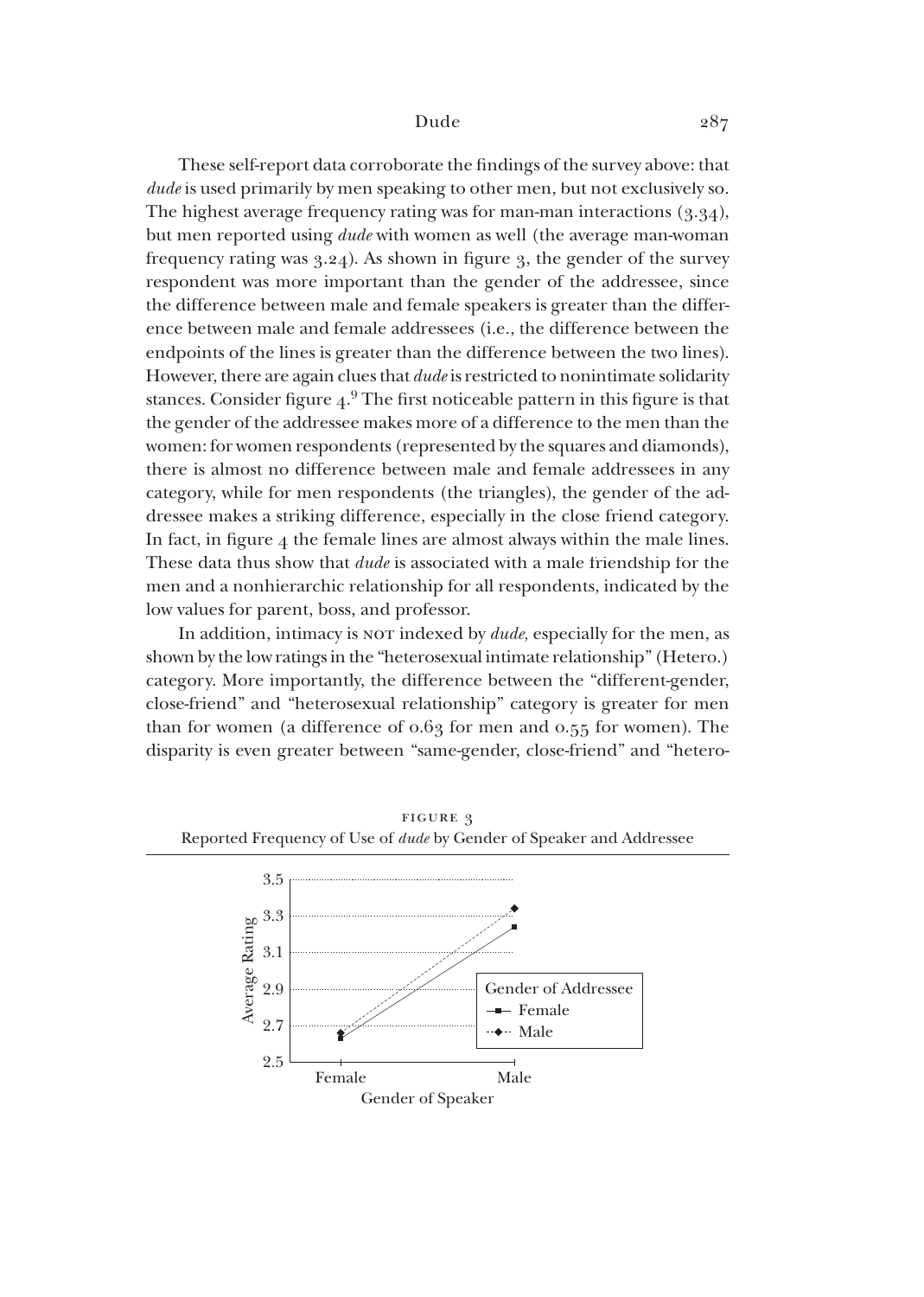

figure 4 *Dude* Reported Use by Gender of Speaker, Addressee, and Relationship

sexual relationship" (the difference for men is  $1.85$ , while for women it is 0.33). Thus, intimate relationships with women are among the least likely addressee situations in which men will use *dude*, while a close female friend is the most likely woman to be addressed with *dude* by a man. In simple terms, men report that they use *dude* with women with whom they are close friends, but not with women with whom they are intimate.

This survey, combined with the DC, thus supports the claim that *dude* indexes a complex and somewhat indeterminate combination of distance, casualness, camaraderie, and equality. The survey also suggests that speakers are aware of the association between *dude* use and masculinity: in the open-ended question asking who uses *dude*, all responses suggested men, specifically young, drug-using men, often with descriptions such as *slacker*, *skater* (one who skateboards), or *druggie*. This second-order indexicality, or metapragmatic awareness (Silverstein 1996; Morford 1997), is one which connects the term to counter-culture, nonserious masculinity.

These indexicalities are clearly represented in films such as *Fast Times at Ridgemont High* (1982), *Bill and Ted's Excellent Adventure* (1989), *Clerks* (1994), and *Dude, Where's My Car?* (2000), and in other popular representations of the term. In these films, some or all of the young male characters frequently use the term *dude*. The character Jeff Spicoli in *Fast Times at Ridgemont High*, played by Sean Penn, is one of the earliest, perhaps the best known and most prototypical, of these characters*.* This film is a comedy about a year in a southern Californian high school, with Spicoli as the do-nothing, class-cutting,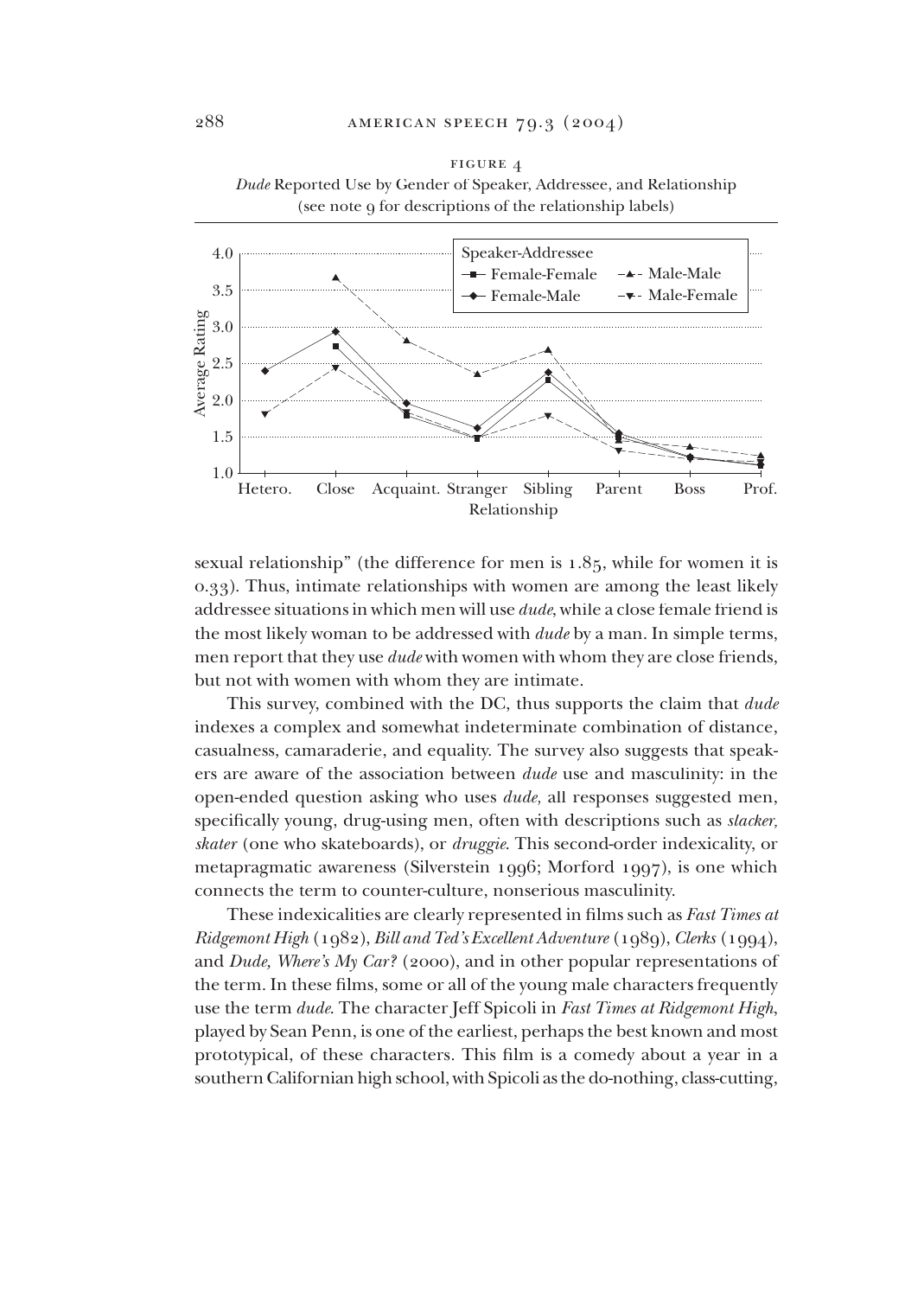stoned surfer. While he is "clueless" and often falls on hard times, Spicoli is consistently laid back, even in exasperation, and especially in encounters with authority. The male characters who use *dude* in the other films mentioned here have similar personalities. Although they manifest it in slightly different ways, all take a laid-back stance to the world, even if the world proves to be quite remarkable, as in *Bill and Ted's Excellent Adventure* (in which the protagonists travel through time). I was a teenager at the time *Fast Times* was released. The characters in this film resonated with me and my peers because they represented (and satirized) a distillation of the dominant identity types found in my high school of mostly middle-class European Americans. As such, these characters, especially Spicoli, became media "linguistic icons" in Eckert's (2000) terminology. Many young men glorified Spicoli, especially his nonchalant blindness to authority and hierarchical division; in the early 1980s we often spoke with Spicoli's voice. At first these quotes were only in stylized situations where we quoted from the movie, but eventually many of the features of Spicoli's speech, especially *dude*, became commonplace as we endeavored to emulate the stance Spicoli takes toward the world. I will return to this film when discussing the rise of *dude*, but here it is evidence of the stances associated with *dude* as represented in popular media.

*Dude* has also been featured in comic strips, as shown in figure 1, from the comic strip "Zits," which has as its main characters American teenagers. *Dude* is implicated in stereotypes of male communication as inexpressive and monosyllabic (see also Sattel 1983), but in this episode of "Zits" the speakers are actually performing an act of solidarity (offering and accepting chewing gum), but with limited enthusiasm. *Dude* is perfect for such an interaction, and again bolsters the understanding of *dude* as indexing cool solidarity, especially among men. Figure 5 is a "Doonesbury" comic strip of a dialogue between two male college roommates. One of the roommates, distressed that the other has stopped calling him *dude*, interprets this as a symptom of becoming a more serious student overall. Here *dude* is clearly indexed with not being serious, since not using *dude* is seen as evidence of becoming serious. All of these representations suggest that *dude*'s first-order indexicality is one of cool solidarity, with a related second-order indexicality of men who shun authority and the establishment. Cartoonist Gary Trudeau uses this indexicality to humorous effect in a later strip when one of the characters in figure 5 joins the CIA; the humor is created by the clash inherent in the "slacker" working for the agency that arguably represents the height of establishment power. The indexicalities of *dude* thus encompass not just stances but also specific kinds of masculinity, and the two are intimately bound with one another in an indexical web.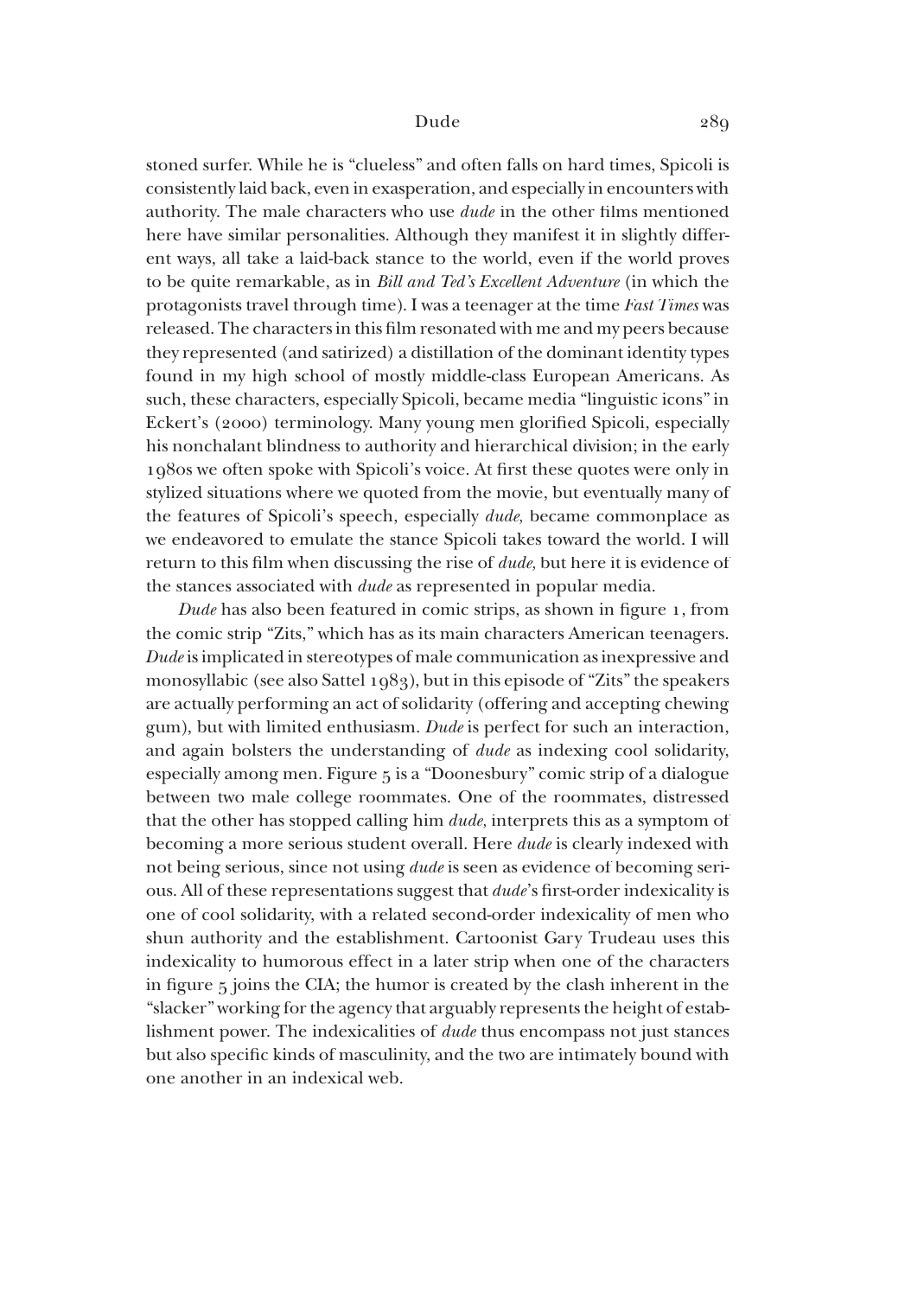

figure 5 *Dude* in "Doonesbury" Comic Strip

*DUDE* IN INTERACTION

To understand how these indexicalities are put to use, this section investigates how *dude* is used in contextualized interactions among college-aged men in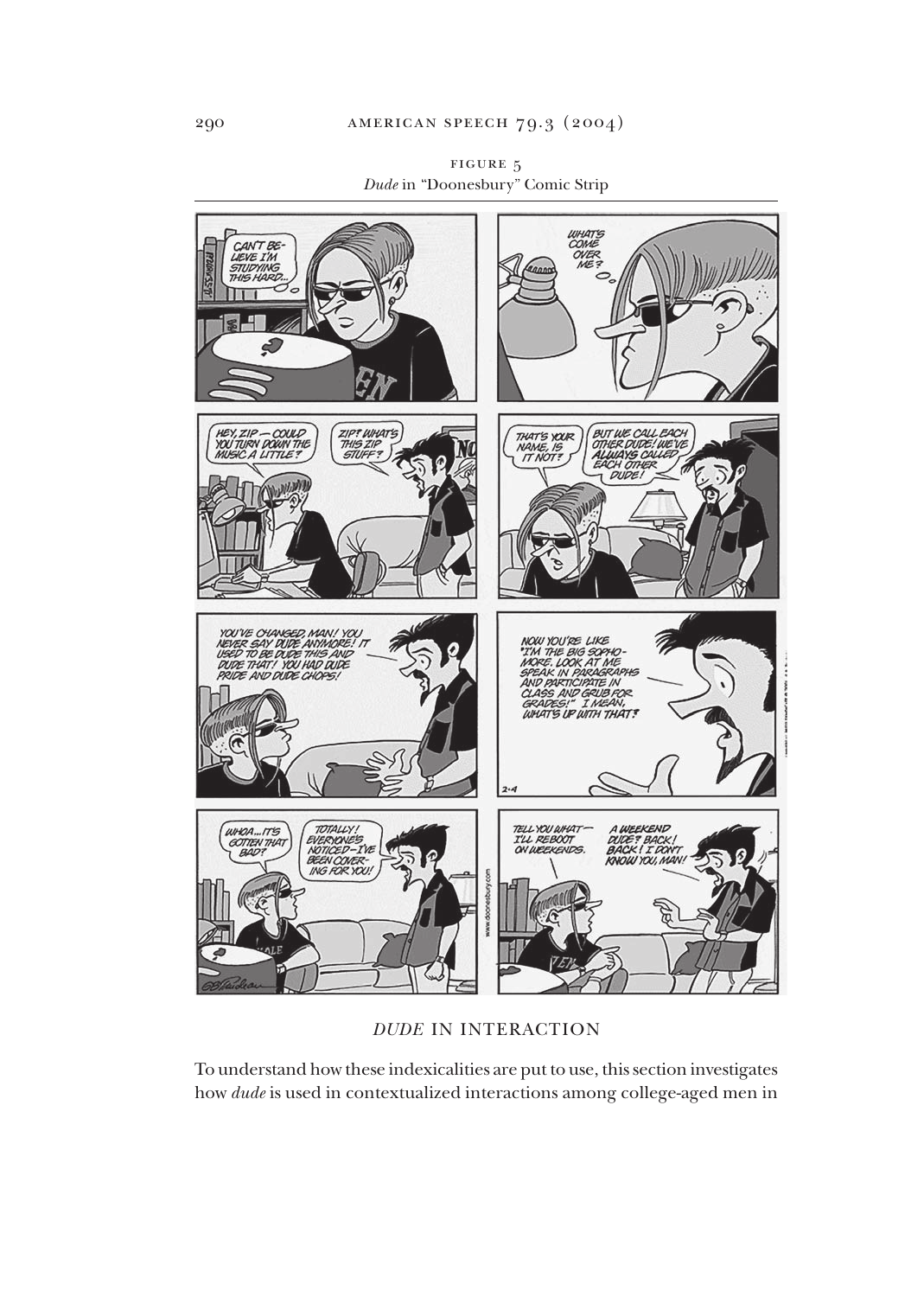1993 and views some examples of its use in interaction. I first outline where *dude* appears, and then the various functions it fulfills in interaction.

In reviewing the tokens of *dude* in the tapes from my year's ethnographic work in an American all-male fraternity (see Kiesling 1997, 1998, 2001a, 2001b) and in the DC, I have found that *dude* appears overwhelmingly in utterance-initial or utterance-final position. The frequencies with which dude appears in these positions are presented in table 1. It is also used regularly in sequential locations in interaction, such as in greetings, leave-takings, the prefacing of important information, and exclamations.

I also identify five specific interactional functions for *dude*: (1) marking discourse structure,  $(2)$  exclamation,  $(3)$  confrontational stance mitigation, (4) marking affiliation and connection, and (5) signaling agreement. Almost all of these functions overlap and derive from its indexicalities of cool solidarity and laid-back masculinity, although these indexicalities are employed in different ways depending on the function. These functions also show how *dude* encapsulates the men's homosociality, that is, the small zone of "safe" solidarity between camaraderie and intimacy.

discourse structure marking. An individual use of *dude* may indicate a discourse structure, as described below, although the cool solidarity stance is simultaneously indexed when *dude* is used in this way. When this function marks off a new segment of discourse from a previous segment (as in the example below), it usually has a sharply falling intonation.

exclamation. *Dude* may be used on its own as an exclamation, to express both positive and negative reactions (commonly with another exclamative, especially *whoa*). The prosody used for *dude* in this function varies depending on the exclamation; in most instances it can be extremely elongated and

| TABLE 1<br>Frequency of Positions of <i>dude</i> |     |            |  |  |  |
|--------------------------------------------------|-----|------------|--|--|--|
| <i>Position</i>                                  |     |            |  |  |  |
| Initial                                          | 309 | $(59.5\%)$ |  |  |  |
| Final                                            | 140 | $(27.0\%)$ |  |  |  |
| Medial                                           | 19  | $(3.7\%)$  |  |  |  |
| Greeting                                         | 36  | $(6.9\%)$  |  |  |  |
| Dude as entire utterance                         | 7   | $(1.3\%)$  |  |  |  |
| Exclamation with <i>whoa</i>                     | 8   | $(1.5\%)$  |  |  |  |
| <b>TOTAL</b>                                     | 519 |            |  |  |  |

NOTE: *Dude* is final in all greetings and exclamations.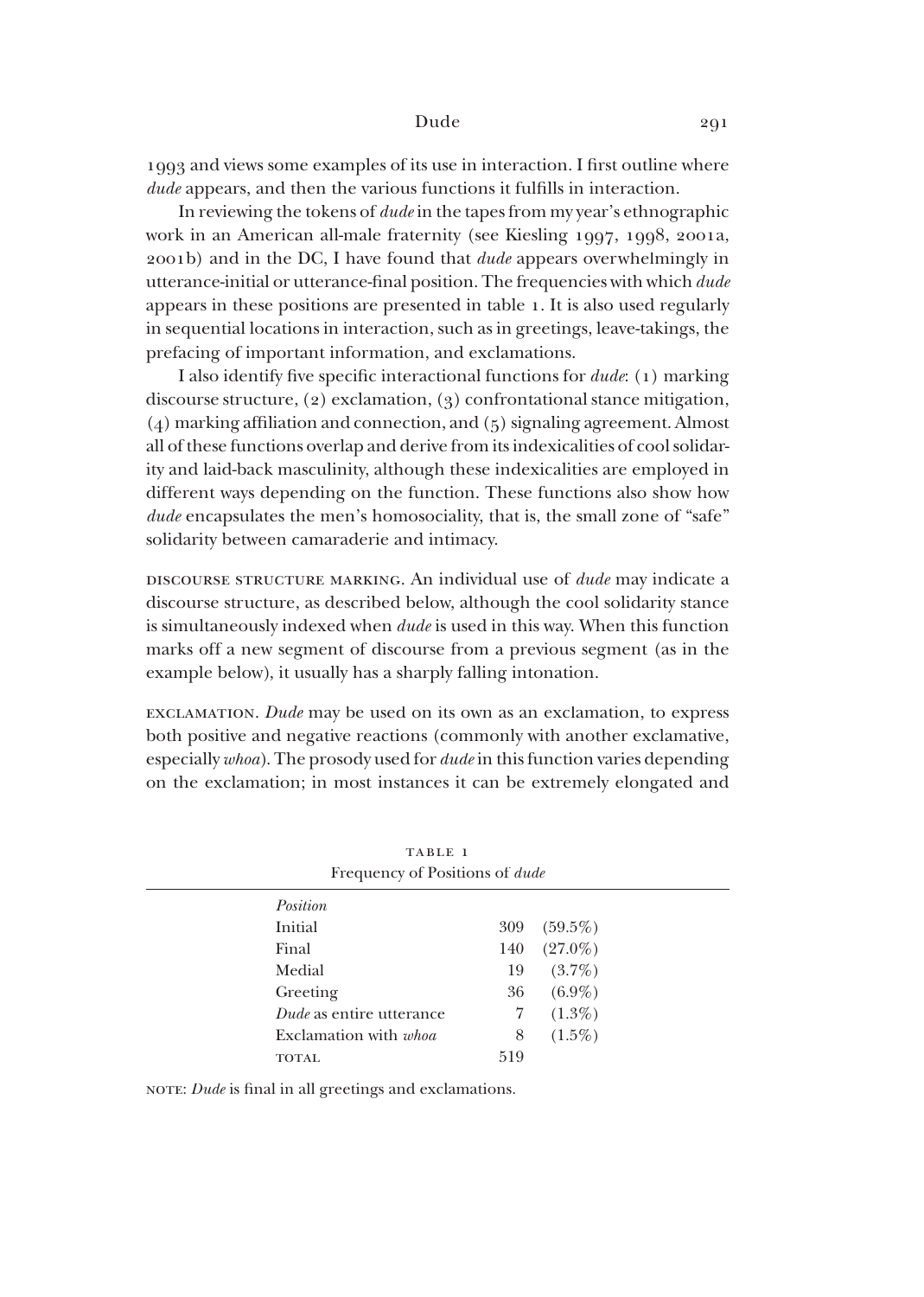falling in pitch, but not as sharply as in the discourse-structure-marking function.

confrontational stance attenuator.*Dude* is often used when the speaker is taking a confrontational or "one-up" stance to the addressee. Through its indexing of solidarity, *dude* can attenuate or ameliorate the confrontation, signaling that the competitive or hierarchical component of the utterance is not serious. The DC has many instances of this kind of use, especially in woman-woman situations. In the terms of Brown and Levinson's (1987) politeness theory, this use is as a positive politeness strategy in situations of negative face threat. These instances are typically found at the end of the phrase and exhibit a low pitch that rises slightly on a slightly elongated syllable (not as elongated as in exclamations, however).

affiliation and connection. When *dude* is used as a true address term (i.e., it identifies the addressee), it is used to indicate a stance of affiliation or connection, but with cool solidarity as well. The pitch in this function is usually higher than in others, often slightly rising.

agreement. *Dude* is commonly used when a stance of agreement is taken, either sympathizing with something the addressee said, or agreeing with the content of the utterance. As with the affiliation and connection function, when sympathy or agreement is expressed and *dude* is used, this sympathetic stance retains a measure of cool. The prosody for this function is very similar to the confrontational *dude*, the only difference being that in the agreement function the pitch tends to be higher.

These functions are not all mutually exclusive; *dude* can perform more than one function in a single utterance, or it can be left ambiguous. Some examples of each of the functions in use show how speakers use this term in particular situations and how its indexicalities work in these situations.

The first example, in which*dude* is used in its discourse-structure-marking function, is from a narrative told by Pete at the end of a meeting of fraternity members (see Kiesling 2001a). In this excerpt, Pete is telling about a road trip that he and Hotdog had taken during the previous weekend, in which they got lost. (This excerpt is not the entire narrative, which is very long and has numerous points which might be counted as evaluation and/or climax.)

Excerpt  $1^{10}$ 

- PETE: I was like fuck it just take this road we'll be there. 1
- end up, 9
- at one o'clock in the morning, 3
- in south Philly. 4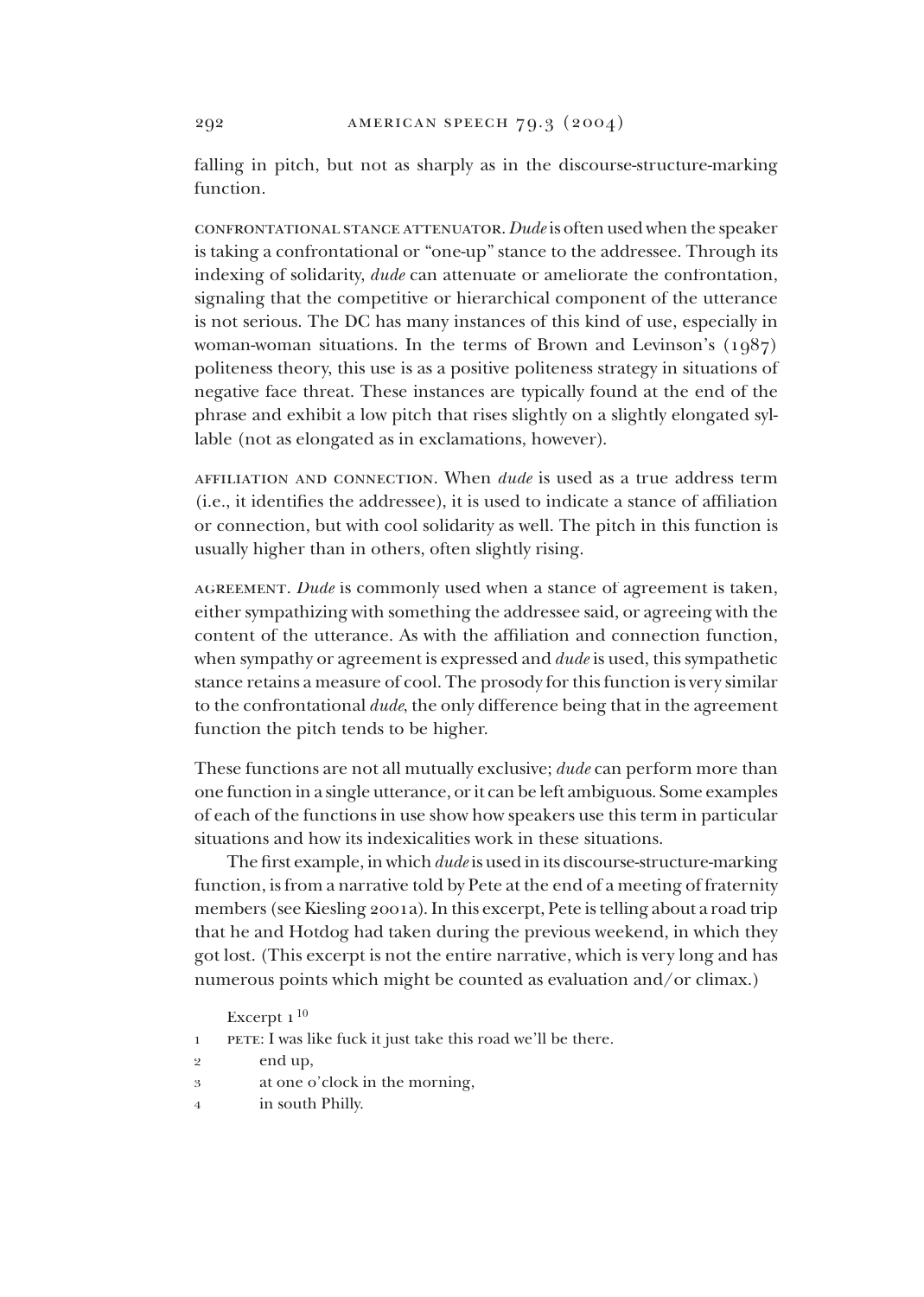| 5              | I don't know if any y'all been at south Philly,               |
|----------------|---------------------------------------------------------------|
| 6              | but it ain't where you wanna be at one o'clock in the morning |
| $\overline{7}$ | нотрос: it's it's the northeast of Washington D.C.            |
| 8              | PETE: it is it's the southeast of Philadelphia                |
| 9              | that's what it is.                                            |
| 10             | I mean it's southeast                                         |
| 11             | DUDE.                                                         |
| 12             | we're driving a $94$ Geo Prism (.) with no tags, $(1.1)$      |
| 13             | two White boys,                                               |
| 14             | and we're like stuck behind this bu-                          |
| 15             | at one point,                                                 |
| 16             | we were stuck in an alley,                                    |
| 17             | in an alley like cars parked on both sides, (.)               |
| 18             | behind a bus,                                                 |
| 19             | and there's like two bars                                     |
| 20             | like on both sides.                                           |
| 21             | like (1.0) all these black people everywhere.                 |
| 22             | WASTED.                                                       |
| 23             | fucked up.                                                    |
| 24             | lookin at us.                                                 |
| 25             | $*$ just like $*(1.8)$                                        |
| 26             | I was scared shitless,                                        |
| 27             | I 'as like Hotdog GO GO.                                      |
| 28             | he was like there's a bus.                                    |
| 29             | I don't care GO GO (0.7)                                      |
| 30             | most nerve-racking time of my life-                           |

Pete's use of *dude* in line 11 marks off an important segment of the narrative, a part in which he tells about the "danger" he and Hotdog were in. In lines  $1-4$  he is setting up their arrival in South Philadelphia. In lines  $5-10$ , he describes in general that South Philly is dangerous, with help from Hotdog in line 7, who explains the status of South Philadelphia by relating it to a similar neighborhood in Washington, D.C., with which his audience is familiar. He has some disfluency getting exactly the form he is looking for, and then in line 11 utters *dude*, with a complete intonation contour that has a sharply falling intonation and is low in his pitch range. *Dude* thus serves to break off the string of disfluencies from the following utterances, which Pete "resets" by giving it more volume and beginning with a higher pitch. The utterances following *dude* then resume his evocation of danger more specifically, and the climax of this part of the story comes in lines 21–29, in which he describes the "dangerous" people around them, and then an evaluation in line 26 ("I was scared shitless").

In this example, *dude* is not picking out a single addressee: Pete is addressing the entire meeting. Rather, *dude* has two functions related to the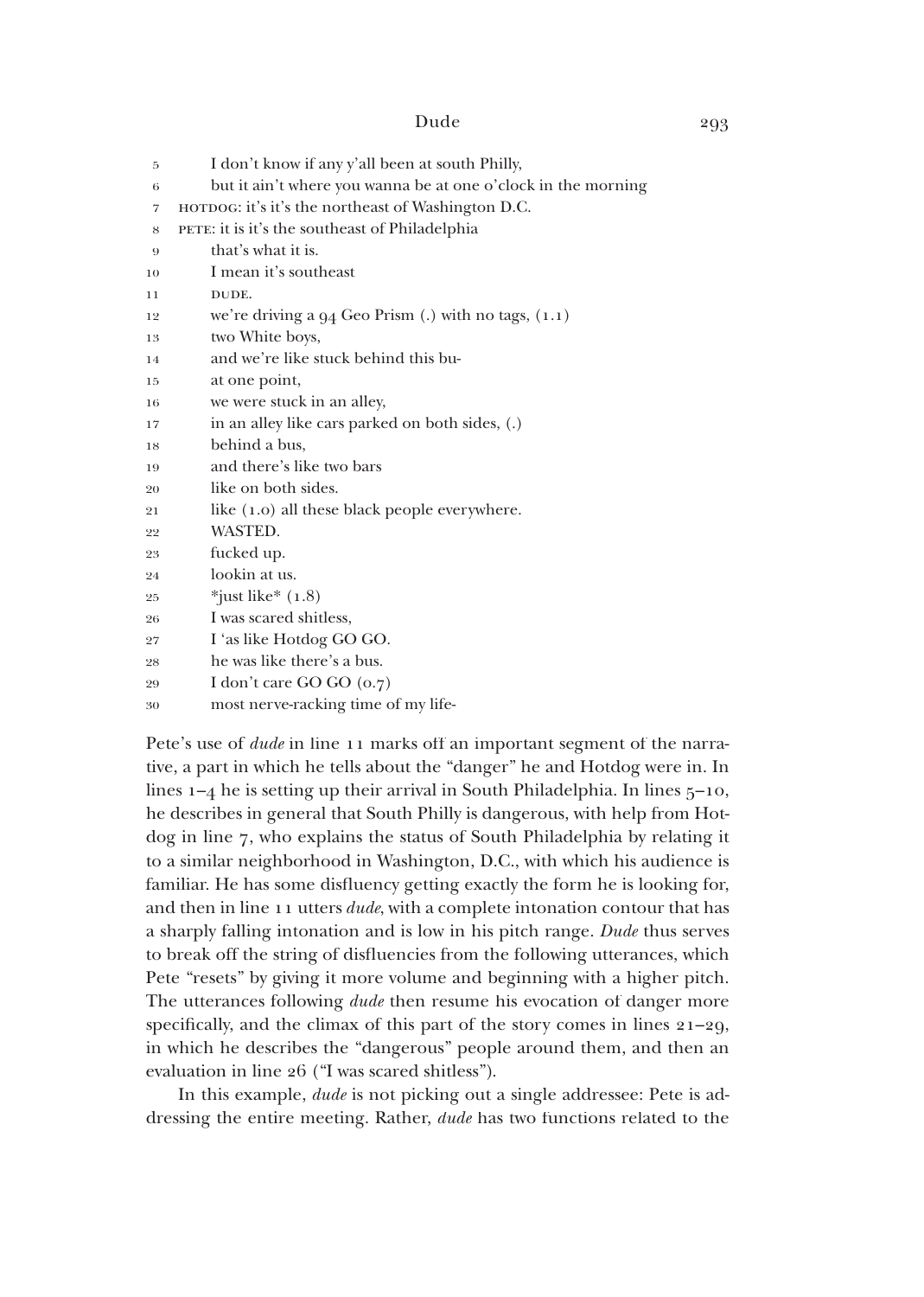narrative structure and purpose. First, it delays the climax and resets the narrative, calling attention to the climax and evaluation to come. In this sense it is a discourse marker rather than an address term. So why does Pete use *dude* here and not something more "discourse-focused" like *so* or *anyway*, which are sometimes used to return to the main thread of a conversation or narrative once it has been left? The answer is the second function—that *dude* also retains its indexicality of cool solidarity and allows Pete to bring the audience into his story as if he were telling it to one person rather than many. Moreover, it invites the hearers to take Pete's perspective, thus further creating a separation between himself and the dangerous denizens of South Philly. Pete uses *dude* to build involvement, to use Tannen's (1989) term.

Later in the story, before Hotdog begins to conarrate, Pete again uses *dude*:

Excerpt 2 pete: dude it was like boys in the hood man ai:n't no: lie: нотро<mark>с: And they're all they're fucked up on crack, wasted</mark> they're all lookin' at us they start comin' to the car, so Pete's like FLOOR IT. so I take off (.) and (.) 404149 4344

In this instance, Pete uses *dude* with an exclamatory function, with a slighly elongated vowel and a level intonation; *dude* is the most prominent syllable in the phrase, which lowers in pitch and amplitude throughout. But notice that the statement that follows is also a summary and evaluation of the situation he and Hotdog found themselves in, and continues the same involved, affiliative stance he used in the previous excerpt. We can infer this from his concurrent use of Southern vernacular English forms in *ain't no lie* and the address term *man*, which is similar to *dude* but less pervasive in this group.

An instance in which Pete uses *dude* to both attenuate a competitive stance and create connection is shown in the following excerpt from the Monopoly game:

Excerpt 3

- PETE: Fuckin' ay man. 44
- Gimme the red Dave. DUDE. (1.0) 45
- dave: No. 46
- pete: Dave dude, dude Dave hm hm hm hm 47
- pave: I'll give you the purple one 48
- PETE: Oh THAT's a good trade 49

Pete is of course playing with the alliteration between Dave's name and *dude* in line 47 (Dave's real name also has an initial /d/). But Pete's use of *dude* in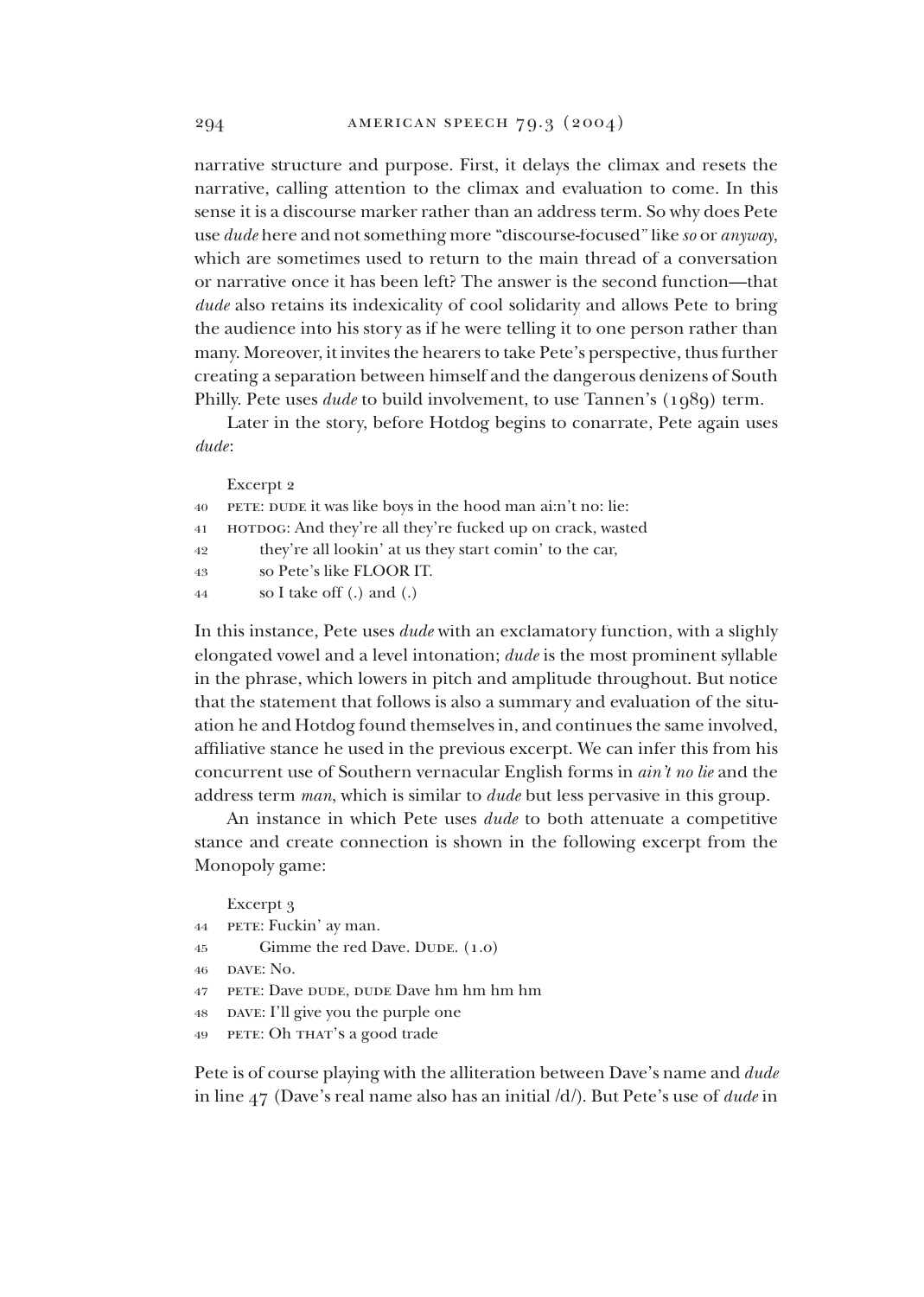line 45 is coupled with a bald imperative ("gimme the red"), and *dude* is in fact added almost as an afterthought, with a falling intonation on Dave, before *dude* (although there is no pause between the two words). Dave responds with his own bald refusal ("no"), which continues the confrontational stance initiated by Pete. The next line serves a purely interactional purpose, as it contains only Dave's name and *dude* repeated once in chiasmus. This "contentless" use of *dude* then can be performing only an interactional function (it is not performing a necessary address term function, since Pete also uses Dave's first name). Pete's chuckles after his use of the term indicate that he is not taking a truly confrontational stance, so he is probably changing his strategy to get the red property by emphasizing his and Dave's friendship. Dave follows suit in this "toning down" of the competition; he makes a conciliatory move after Pete's initial plea by offering Pete another property. In this excerpt, then, we see *dude* used in a purely affiliative way and in its mitigating function, especially useful be cause Pete is in an inherently competitive but friendly activity (the Monopoly game). These uses show how *dude* can be strategically placed so that the confrontation and the competition stay on a playful level. In this sense, it is a framing device as well as a stance indicator, indexing a "play" frame for the men (see Bateson 1972; Tannen 1979).

In the next example, Pete uses *dude* to create a stance of affiliation, but also to project coolness. Pete is in a bar with Dan, an out-of-town friend visiting another fraternity member. In this conversation, Pete agrees with many of the comments Dan enthusiastically makes but plays down his enthusiasm (see Kiesling 2001b). Particularly important here is that Pete is not just agreeing but doing so while keeping a cool, nonchalant stance that contrasts with Dan's enthusiasm about playing caps (a drinking game).

```
Excerpt 4
DAN: I love playin' caps.
That's what did me in last-\begin{bmatrix} 1 & 1 \\ 1 & 1 \end{bmatrix}last week.
pete: |that's-1|Everybody plays that damn game, DUDE.
```
Pete's use of *dude* in this excerpt matches the nonchalant stance of Pete's statement, thus helping to create that stance.

The next excerpt indexes a similar cool stance, but this time in a meeting. This example is Speed's first comment about which candidate should be elected chapter correspondent in an election meeting (see Kiesling 1997).

Excerpt<sub>5</sub> speed: Ri:tchie. I like Ritchie 'cause he's smart and he probably (writes really good) too:. so let him do it DUDE.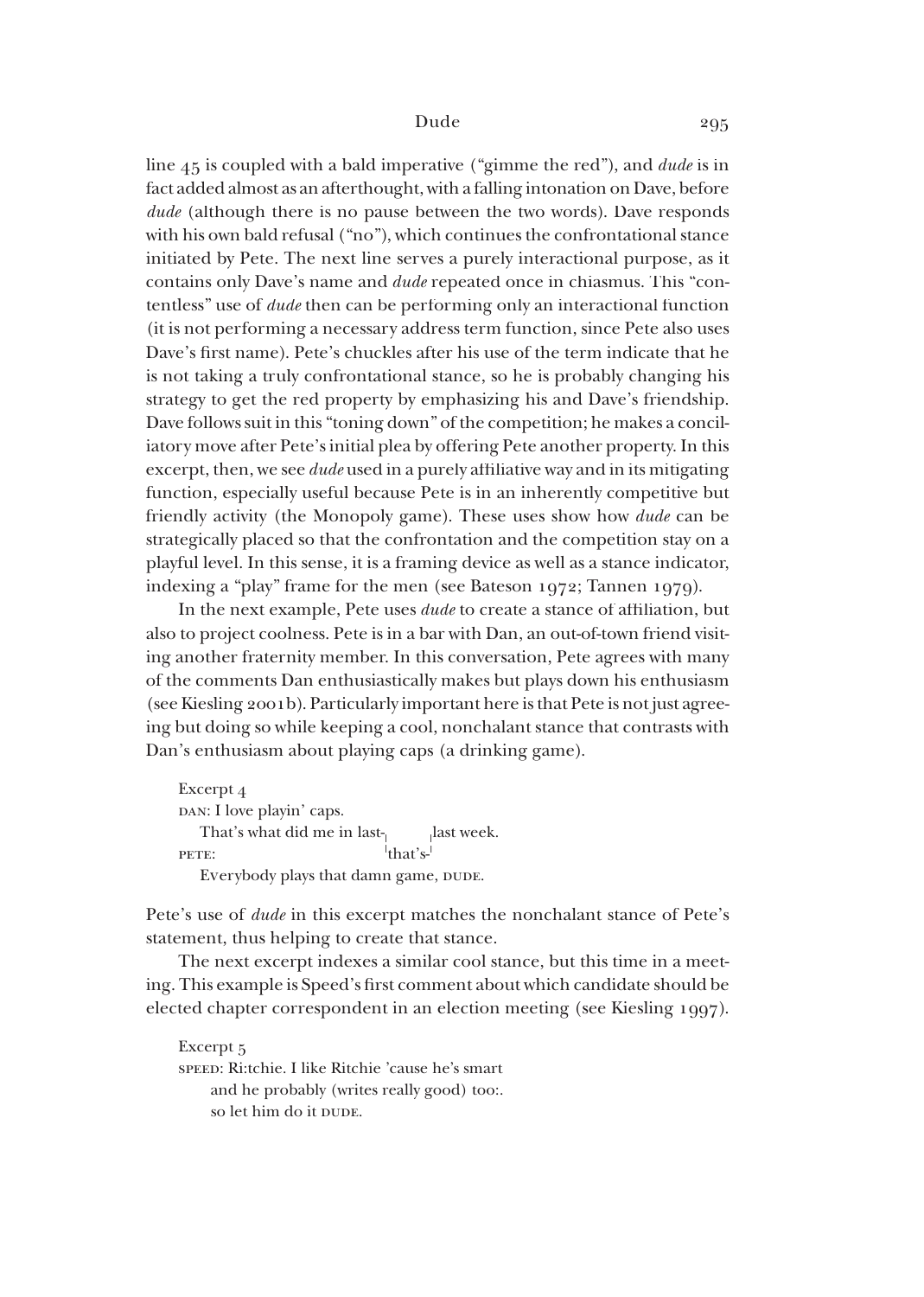*Dude* helps Speed create a "stand-offish" stance in this excerpt, as it is used with the phrase "let him do it." Speed could have used something more active, such as "elect Ritchie," or "we need to put Ritchie in this position," but he frames his comments as a matter of simply stepping aside and letting Ritchie do the job. His relatively short comments are also consistent with this stance. Note also that Speed is speaking not to a single person, but to a roomful of members who are collectively his addressee, as Pete did in (1). *Dude* in this instance, then, is used purely to help create this stance of nonintervention, letting things take their course.

In the next excerpt, taken from a rush event (a social function held to attract potential members to the fraternity), Saul agrees with a potential member's (or rushee's) assessment of the University of Virginia men's basketball team.

Excerpt 6 rushee: Junior Burroughs is tough he's gonna be (tough to beat) saul: Oh HELL yeah DUDE

This use of *dude* is especially interesting because it appears with an intensifier. The main part of Saul's utterance is his agreement with the rushee, as expressed simply by "yeah." But he intensifies this agreement with the use of "oh hell" before it with the primary sentence stress on *hell*. This indexes a stance not just of agreement but of enthusiastic agreement, in contrast to Pete's nonchalant agreement with Dan in  $(4)$ . This difference is characteristic of Saul and Pete's personal styles: the former more often takes an enthusiastic interpersonal stance while the latter more often takes a cool stance. So it is not surprising that Saul should employ *dude* in a less cool, affiliative stance than Pete. Nevertheless, *dude* still serves to index both affiliation and distance, "toning down" the enthusiasm.

Finally, let us consider an instance of *dude* used in an interview. Mack uses it in (7) in an answer to a question I had asked about who gets elected to offices and whether the person who works hard or has the most ability actually gets elected to the office. In his answer, Mack takes me into his confidence about "the way things really work."

|    | Excerpt 7                                                                  |
|----|----------------------------------------------------------------------------|
| 60 | MACK: You've been getting DUDE, what-                                      |
| 61 | and this is, again what I'm coming down to                                 |
|    | 62 SK: ??                                                                  |
| 63 | MACK: It really- the guys have been telling you what is supposed to happen |
| 64 | they don't know.                                                           |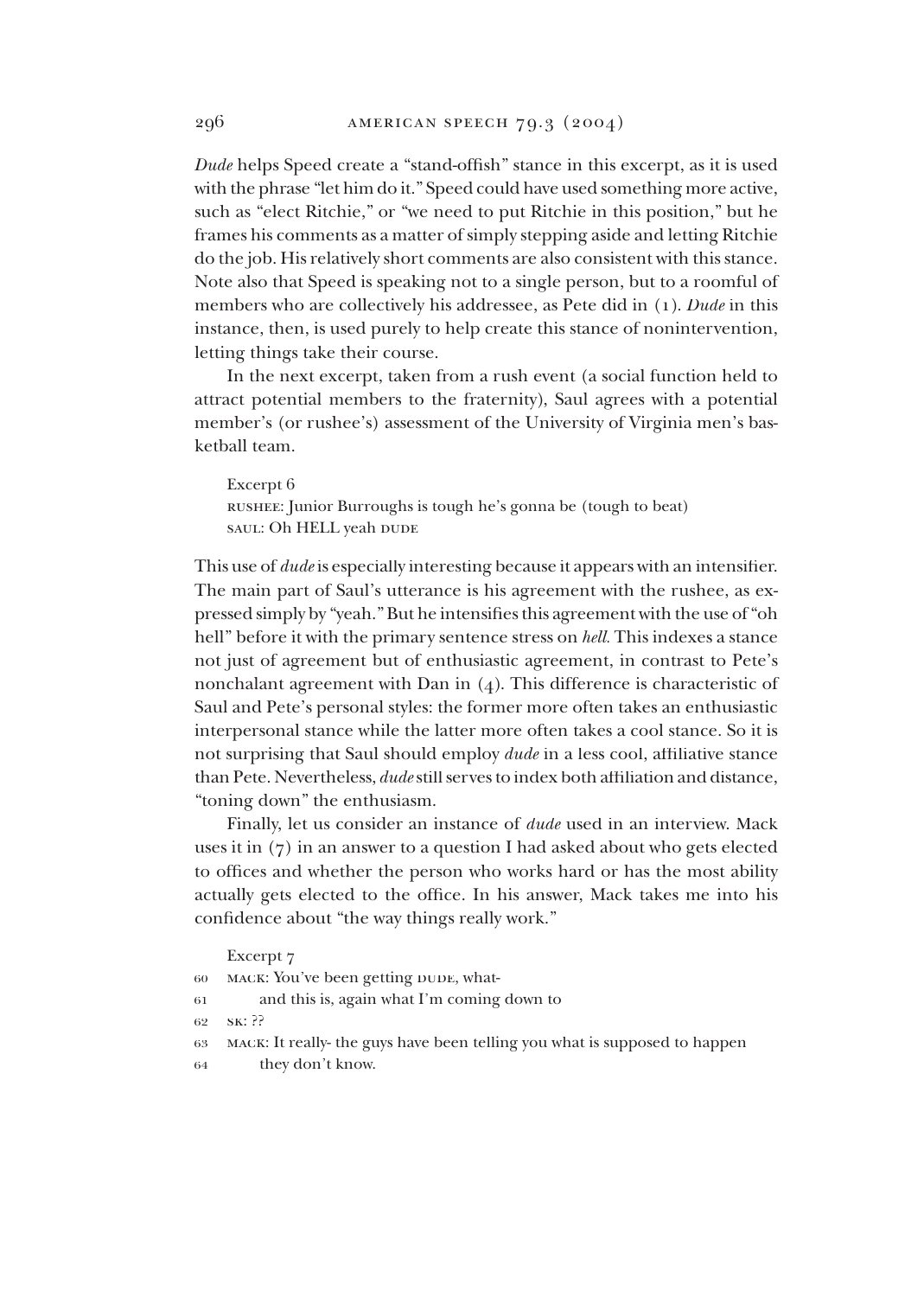Mack here takes a stance of the knowledgeable insider, one he takes habitually (see Kiesling 1997, 1998). In lines  $63$  and  $64$ , he creates a dichotomy between what is supposed to happen and what really happens, which only he and a few others know about. In line 60, he begins this course of argument ("you've been getting" refers to the answers I had received from other members about how people are elected to office), and he uses *dude* to signal that he is taking me into his confidence, into the inner circle of members. So here *dude* has solidarity function.

Although *dude* is used by almost all the men at some times, some use the term much more frequently than others. Pete uses *dude* at least sometimes in many different kinds of speech activities, as does Speed. Hotdog, Mack, and another member, Ram, by contrast, do not use *dude* in meetings but do use it in in-group narratives. Mack, as in (7), uses *dude* in the interview, but Hotdog and Ram do not. This pattern is strikingly similar to the patterns for the men's *-ing/-in*' use I have found (Kiesling 1998), suggesting that there is a similarity in the stances indexed and identities performed by the vernacular variant ([In]) and *dude.* However, both of these linguistic forms (*dude* and [In]) can index many kinds of stance while retaining core abstract indexicality of casual, effortless, or nonconformist (in the case of [In]), and affiliation and "cool" (in the case of *dude*). They overlap in their indexing of effortlessness and coolness and are thus likely to be used by the same men.

In sum, these examples show how the general stances indexed by *dude* can be used as a resource in interaction. By using *dude*, the men are not rigidly encoding a relationship with an addressee or addressees. Rather, they are using the indexicalities of the term to help create an interpersonal stance, along with many other resources that interact with various parts of context (the nature of the speech event, participants' previous interactions and identities within the institution, etc.). I will acknowledge the vagueness with which I have been describing the stance indexed by *dude* and at the same time argue that this indeterminacy is characteristic of the overwhelming majority of social indexes (see also Silverstein 1996, 269). Without context there is no single meaning that *dude* encodes, and it can be used, it seems, in almost any kind of situation (as shown by the "Zits" comic). But we should not confuse flexibility with meaninglessness; rather, the complex of stances indexed by the term—distance, camaraderie, cool, casualness, solidarity—can be made salient through different contexts. *Dude*, then, shows us two important ways indexicality, and meaning more generally, work in language. First, the meaning that speakers make when using language in interaction is about stance-taking at least as much as it is about denotation. Nor is this social meaning-making most often focused on signaling group affiliation or "acts of identity" (Le Page and Tabouret-Keller 1985). Rather, it is about specific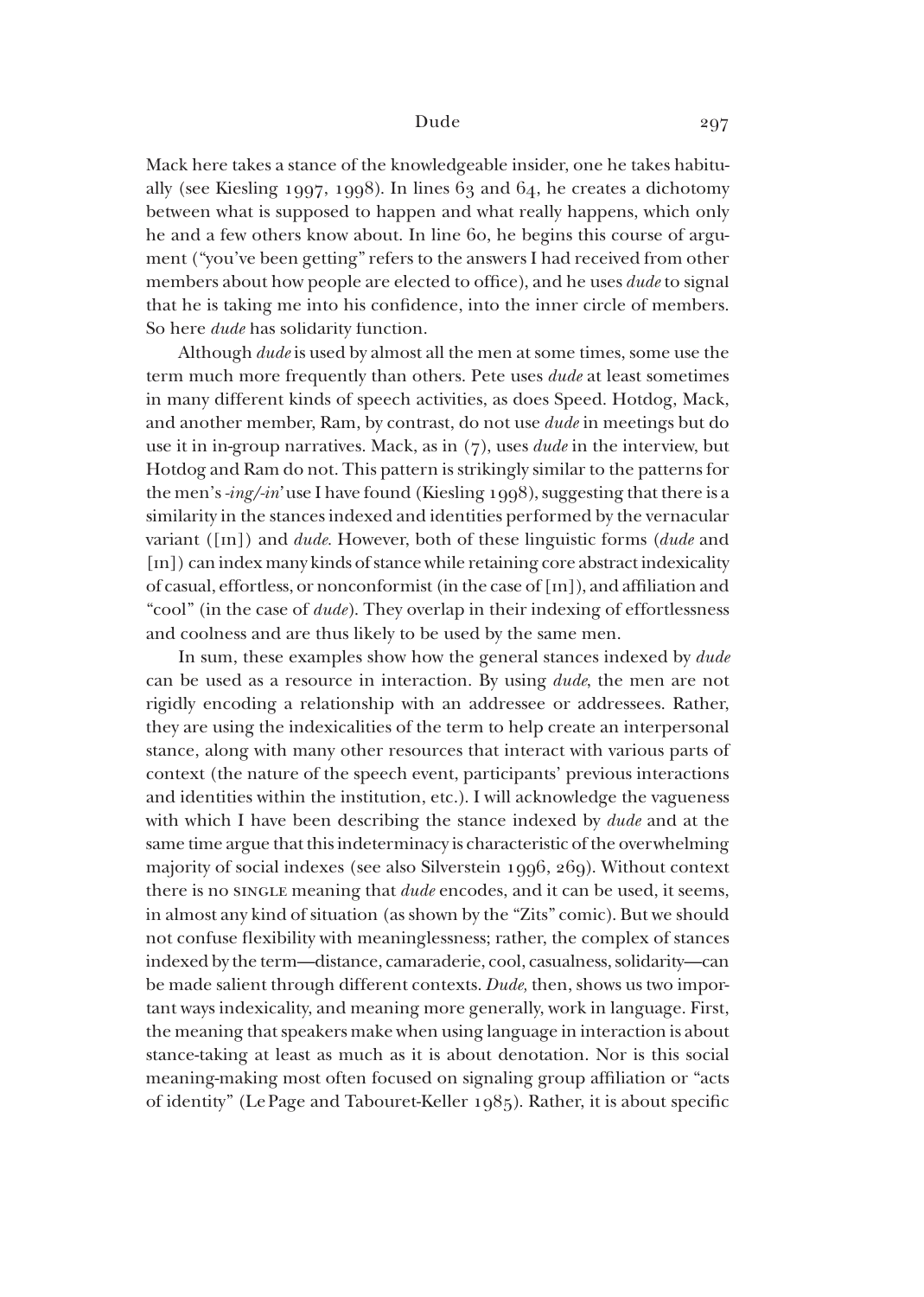relationships speakers create with each other in interaction. Second, meaning is made in contextualized interactions; words and sounds are indeterminate resources that speakers combine to perform and negotiate stances, and it is these stances which are the primary focus of interaction.

## HOW TO SAY *DUDE*

If context is important to interpretation, then the linguistic and sociohistorical moment in which an utterance takes place is significant. Using *dude* in 2003 is different from using it in 1983, and certainly different from in 1963. This historical view also relates to the manner in which *dude* is pronounced. The importance of, and differences in, prosody has been discussed above; here I refer to the vowel quality of /u/ in *dude*. As shown by Labov (2001, 475–97), /u/ is being fronted across North America, especially after coronal onsets. *Dude* is thus a strongly favored environment for this fronting to take place. In fact, *dude* is almost always spoken with a fronted /u/ by the young speakers who use it, especially when it is used in a stylized manner (that is, when someone is performing while using the term, in the sense that they are marking it as not an authentic use of their own). I suggest that when older speakers pronounce *dude* with a backed /u/, younger speakers identify the token as unauthentic, uncool, or simply "old." There is thus a close connection between the fronted /u/ and *dude*. Phonology and lexis work together in this case to further make *dude*, in its most general sense, indexical of American youth. I would not go so far as to suggest that *dude* is driving this sound change, although Labov does argue that outliers (which are likely to be found in *dude* given its stylized uses) are important in the continuation of a sound change. While *dude* is not causing nor necessarily driving the sound change, it is certainly emblematic of it and is one of the ways that the sound change has been imbued with social meanings.

# DISCUSSION

The casual and cool stance that is the main indexicality of *dude* is an important feature of men's homosociality in North America. While masculine solidarity is a central cultural Discourse of masculinity in North America, this solidarity is nevertheless ideally performed without much effort or dependence. *Dude* helps men maintain this balance between homosociality and hierarchy. It is not surprising, then, that *dude* has spread so widely among American men because it encodes a central stance of masculinity. If *dude* use by men is related to the dominant cultural Discourses of masculinity, then why did this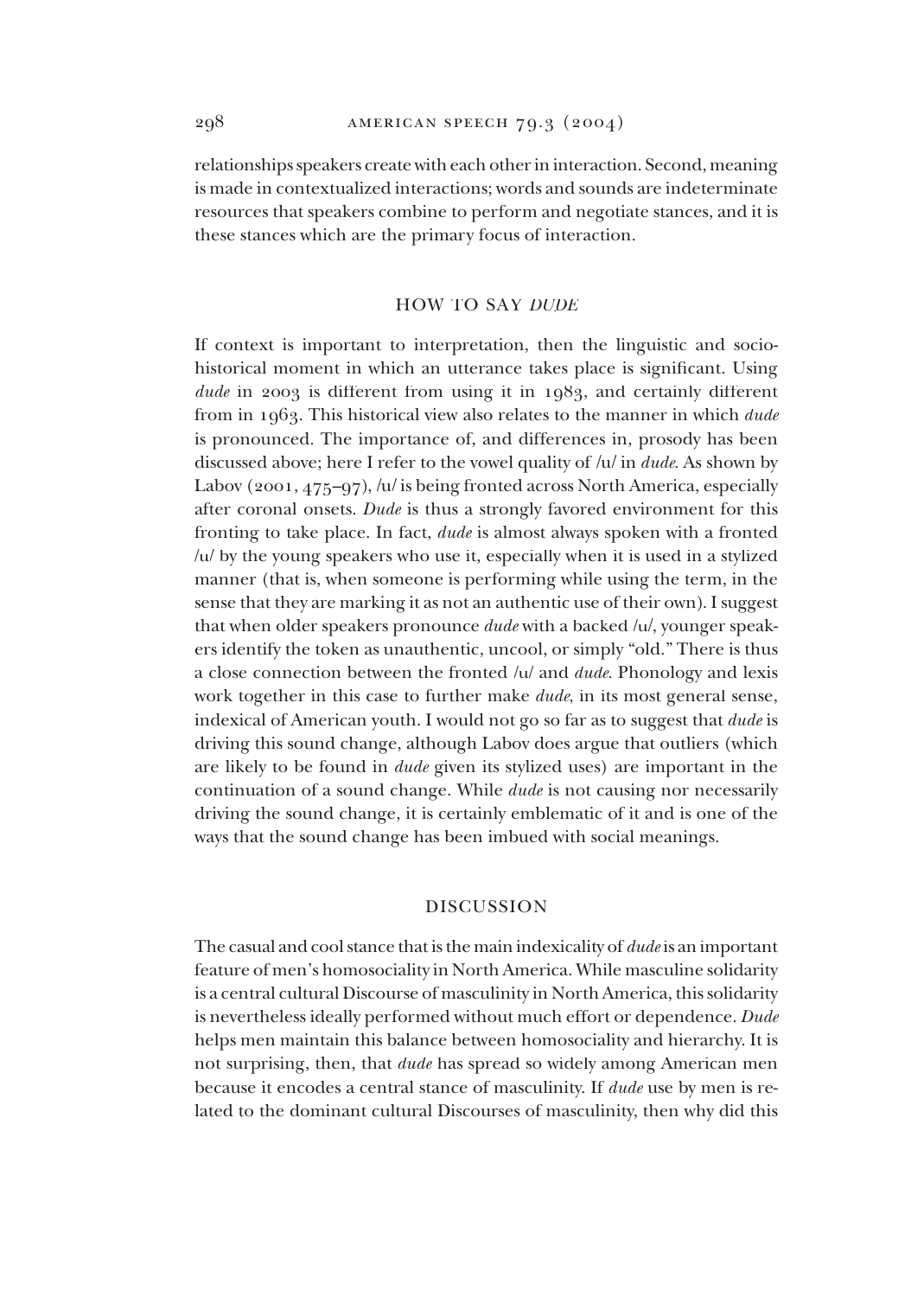term expand significantly in middle-class, European American youth in the early 1980s? What are the cultural currents that made the particular kind of masculinity and stance indexed by *dude* desirable for young men (i.e., for the post-baby-boom generation)?

Youth in general often engage in practices that are meant to express rebellion or at least differentiate them in some way from older generations (Brake 1985). In language, this nonconformity can be seen in the "adolescent peak"—the rise in nonstandard language use by teenagers (see Labov 2001, 101–20), a peak which flattens out as teenagers become older. The rise of *dude* likely took place because cool solidarity became a valuable non conform ist stance for youth in the 1980s. While I can find no studies analyzing dominant cultural Discourses of masculinity in the 1980s, I would char acterize this time—the Reagan years particularly—as one in which "yuppie consumerism" and wealth accumulation were hegemonic. Edley and Wetherell (1995, 141), moreover, comment that

it could be argued that the  $1980$ s were characterized by the reinstatement of a new form of puritanist philosophy, once again emphasizing hard work and traditional family values (Levitas 1986). Typified in the character played by Michael Douglas in the film *Wall Street*, the stereotypical or ideal 1980's man was portrayed as a hard, aggressive person single-mindedly driven by the desire for power and status.

In perhaps the most well-known scenes in *Fast Times at Ridgemont High* (1982), a conflict is set up between Spicoli and his history teacher, Mr. Hand. In the first scene Spicoli is late on the first day of class, and in the second he has a pizza delivered to class. Mr. Hand is represented as a demanding, uptight teacher who takes stances that could hardly be further from those Spicoli adopts. Mr. Hand, of course, becomes outraged that Spicoli does not even seem to realize his behavior is unacceptable. From the eyes of a 1980s teenager, the conflict between Spicoli and Mr. Hand is an allegory for competing norms of masculinity and shows how the stances associated with *dude* are set up in conflict with stances of hard work and other "adult" values.<sup>11</sup> The "slackers" in the film *Clerks* (1994) are also the opposite of Edley and Wetherell's "hard, aggressive person single-mindedly driven by the desire for power and status," but in *Clerks*, the fun-loving of Spicoli has been replaced by nihilism: more "why bother?" than "who cares?" All of these portrayals, which can be connected to the use of *dude*, are part of a general American cultural Discourse which represents the post-baby-boom generation as having little or no career ambition—a whole generation of slackers. There is also a component of the surfer subculture associated with *dude* that valorizes not just skill and success, but the appearance of effortless, yet authentic, achievement. This kind of success is also quite different from the 1980s image of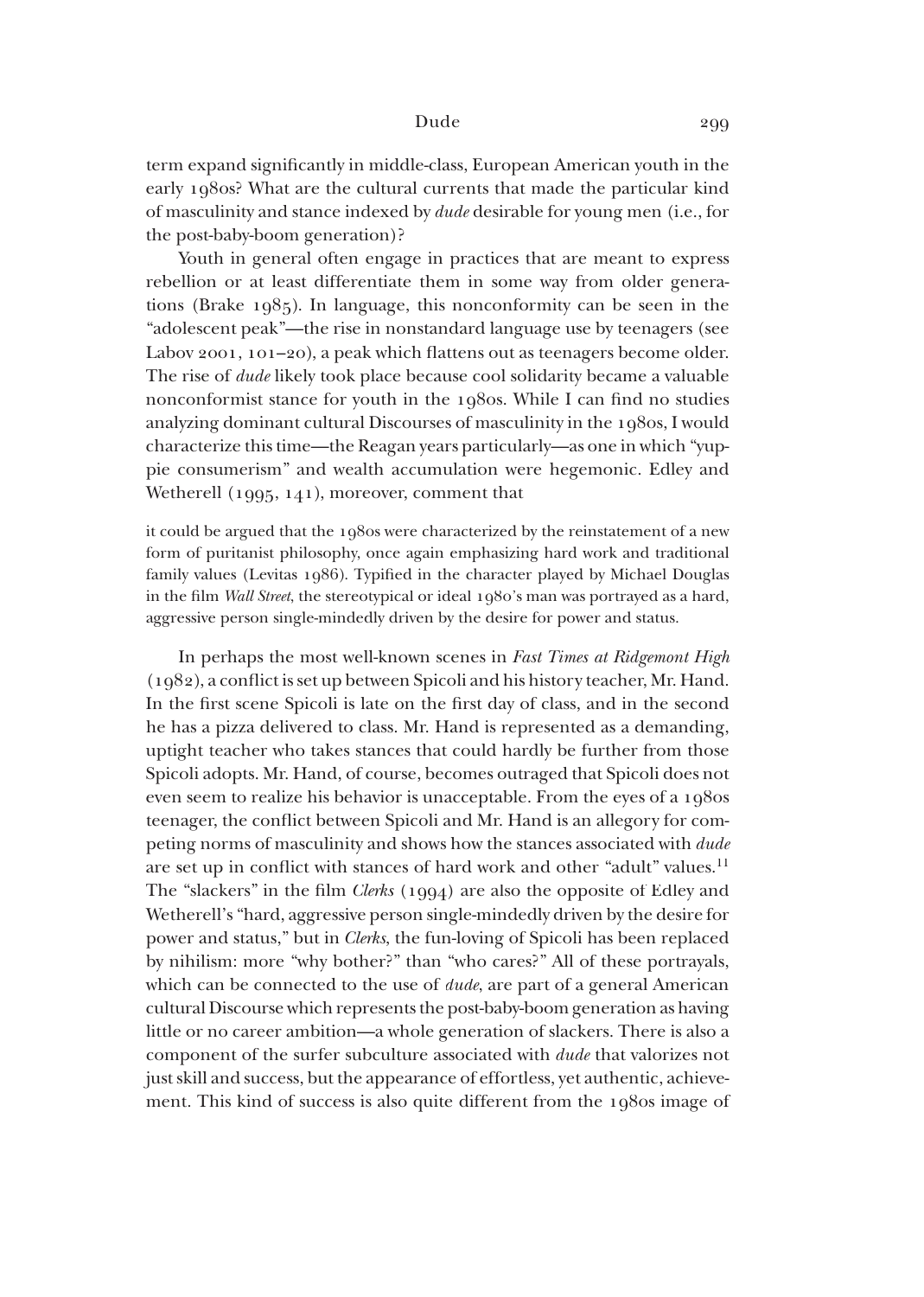success based on hard work. So in many ways the stances indexed by *dude* were (and still are) nonconformist and attractive to adolescents.

This view of the motivations for the rise of *dude* in American English shows that sociolinguistic norms are much more complex than, for example, associating a sound with prestige. The kinds of meanings indexed by language can be numerous, even if connected by a common thread, and change with each use. More importantly, *dude* shows that it is not just the indexicalities of a form that might change, but that the values and aspirations of the speakers might change as well. What was cool in 1982 is not necessarily cool in 2002 but may become cool again in 2005. In other words, the very definition of prestige changes over time. The casual stance indexed by *dude* is becoming more "prestigious" throughout the United States, so perhaps it will eventually be used by all ages and in most situations in America. For the time being, it is clear that *dude* is a term that indexes a stance of cool solidarity for everyone and that it also has second orders of indexicality relating it to young people, young men, and young counterculture men. It became popular because young men found in *dude* a way to express dissatisfaction with the careerism of the 1980s, and it has later been a way of expressing the nihilism of the 1990s. Perhaps we are becoming a nation of skaters and surfers, at least in certain cultural trappings, who only wish for, in Spicoli's words, "tasty waves and cool buds," and *dude* is the harbinger of things to come.

## APPENDIX

#### *Dude* Survey

(This form modified from the original: *yinz* has been removed.)

#### LANGUAGE SURVEY

Please help me with a survey for a linguistics class. The answers should take you only a few minutes. If you are interested in the topic, I can explain what we are studying after you have taken the survey.

Your answers are anonymous and confidential. No one will know who gave your answers, and the paper will be destroyed at the end of the course.

This survey asks you to answer questions about [two] words in English. These words are all terms of address. That is, they are used to greet someone or get their attention to talk to them in a sentence like this: "Hey, **sir**, you dropped something!"

The terms are *Dude* and *Babe*.

#### *Dude*

1. How often do you use this term as an address term (circle one)? Many times each day

About once a day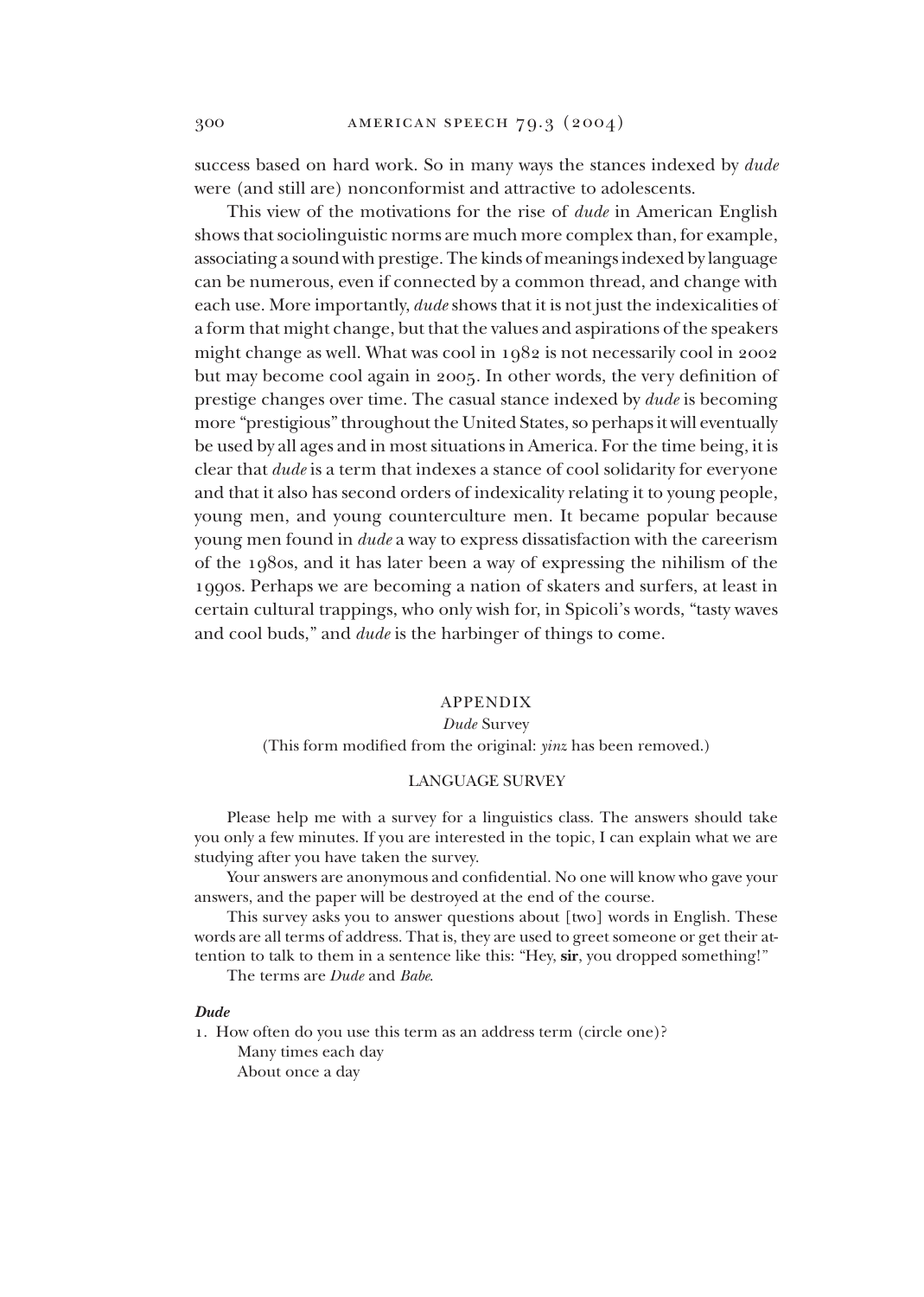- About once a week Hardly ever Never
- 2. What kind of person are you likely to use it to address?
	- 1 = Not likely at all, will never use it with someone like this
	- 5 = Very likely, use it all the time with people like this

| The person is your | The person is also a man   | The person is also a woman     |
|--------------------|----------------------------|--------------------------------|
| Girl/boyfriend     | $1 \t2 \t3 \t4 \t5 \t N/A$ | $1\ 2\ 3\ 4\ 5\ N/A$           |
| Close friend       | $1 \t2 \t3 \t4 \t5 \t N/A$ | $1\ 2\ 3\ 4\ 5\ N/A$           |
| Acquaintance       | $1 \t2 \t3 \t4 \t5 \t N/A$ | $1\;\;2\;\;3\;\;4\;\;5\;\;N/A$ |
| Stranger           | $1 \t2 \t3 \t4 \t5 \t N/A$ | $1\ 2\ 3\ 4\ 5\ N/A$           |
| Sibling            | $1 \t2 \t3 \t4 \t5 \t N/A$ | $1 \t2 \t3 \t4 \t5 \t N/A$     |
| Parent             | $1 \t2 \t3 \t4 \t5 \t N/A$ | $1 \t2 \t3 \t4 \t5 \t N/A$     |
| <b>Boss</b>        | $1 \t2 \t3 \t4 \t5 \t N/A$ | $1 \t2 \t3 \t4 \t5 \t N/A$     |
| Professor          | $1\ 2\ 3\ 4\ 5\ N/A$       | $1 \t2 \t3 \t4 \t5 \t N/A$     |

3. Why do you use the term? That is, what do you think it says about you to the person you are talking to?

4. What kind of person do you think uses it frequently?

#### *Babe*

1. How often do you use this term as an address term (circle one)?

 Many times each day About once a day About once a week Hardly ever Never

#### 2. What kind of person are you likely to use it to address?

- 1 = Not likely at all, will never use it with someone like this
- 5 = Very likely, use it all the time with people like this

| The person is your | The person is also a man       | The person is also a woman |
|--------------------|--------------------------------|----------------------------|
| Girl/boyfriend     | $1 \t2 \t3 \t4 \t5 \t N/A$     | $1 \t2 \t3 \t4 \t5 \t N/A$ |
| Close friend       | $1 \t2 \t3 \t4 \t5 \t N/A$     | $1\ 2\ 3\ 4\ 5\ N/A$       |
| Acquaintance       | $1 \t2 \t3 \t4 \t5 \t N/A$     | $1 \t2 \t3 \t4 \t5 \t N/A$ |
| Stranger           | $1 \t2 \t3 \t4 \t5 \t N/A$     | $1\ 2\ 3\ 4\ 5\ N/A$       |
| Sibling            | $1 \t2 \t3 \t4 \t5 \t N/A$     | $1\ 2\ 3\ 4\ 5\ N/A$       |
| Parent             | $1 \t2 \t3 \t4 \t5 \t N/A$     | $1\;2\;3\;4\;5\;N/A$       |
| <b>Boss</b>        | $1\;\;2\;\;3\;\;4\;\;5\;\;N/A$ | $1 \t2 \t3 \t4 \t5 \t N/A$ |
| Professor          | $1\ 2\ 3\ 4\ 5\ N/A$           | $1\ 2\ 3\ 4\ 5\ N/A$       |

3. Why do you use the term? That is, what do you think it says about you to the person you are talking to?

4. What kind of person do you think uses it frequently?

#### *Now please answer a few questions about yourself:*

1. What is your age?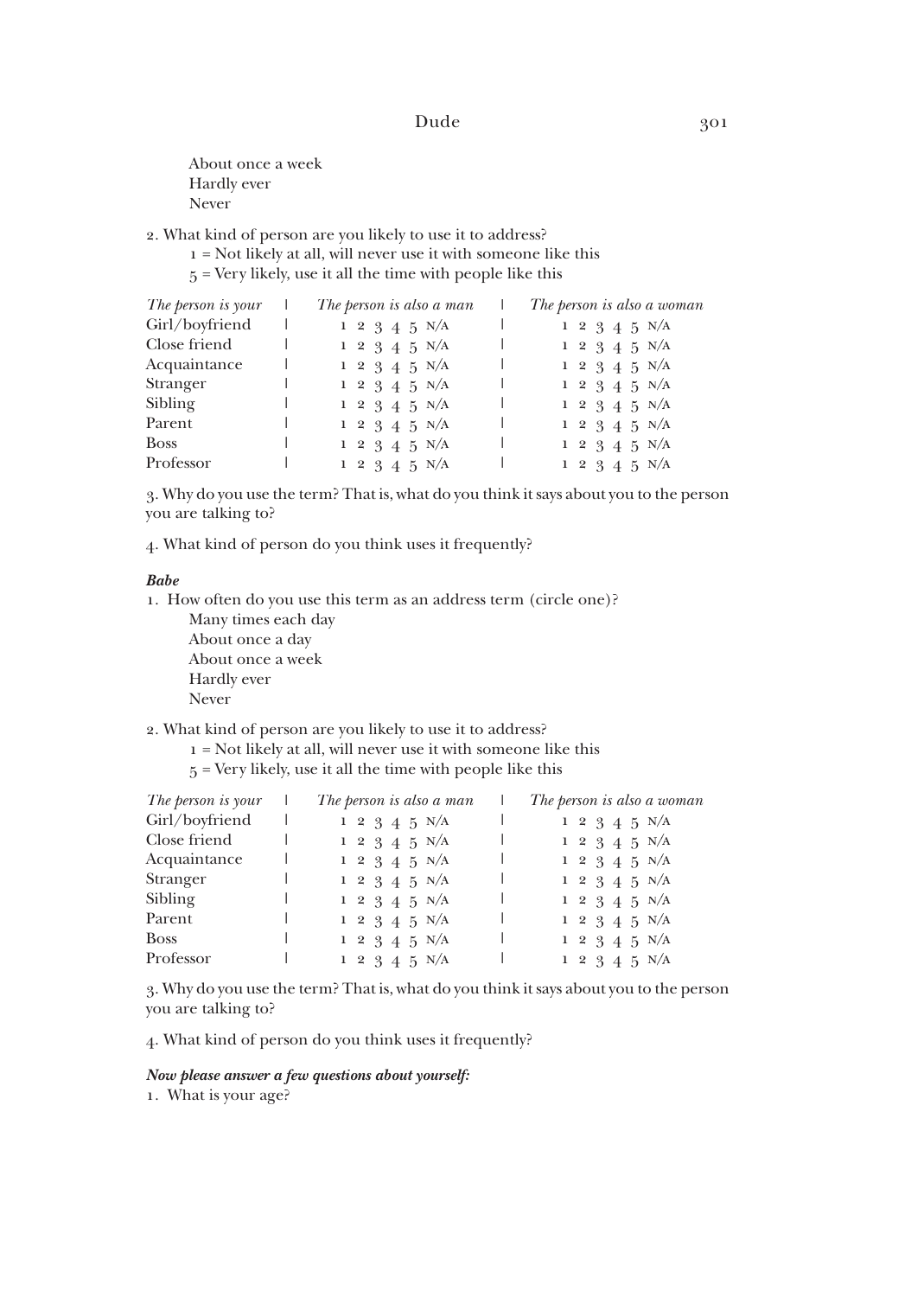- 2. What is your ethnicity?
- 3. What is your gender?
- 4. In what city did (do) you go to high school?
- 5. What is your occupation?
- 6. If you are a college student, what is your major (or school, if undecided):

#### **NOTES**

- 1. I use the term *cultural Discourse* in the sense of poststructuralists, following Foucault (1980). Cultural Discourses are similar to ideologies, yet leave open the possibility of contradiction, challenge, and change, and describe more than idea systems, including social practices and structures. For a review of the term and its relevance to masculinities, see Whitehead (2002). I will always use a capital *D* with *cultural Discourses* to distinguish them from the linguistic notion of discourse, which is talk-in-interaction.
- 2. Fraternities are social clubs, with membership typically limited to men, on college campuses across North America.
- 3. *Pachuchos*, also spelled *pachucos*, refers to members of groups, or gangs, of young Mexicans and Mexican Americans known for their flamboyant dress, especially the zoot suit. The origin of the term is not completely clear, but it is likely derived from a native American word (Kiowa or Kiliwa). See Cummings (2003) and Sharp (2004).
- 4. The corpus results, class assignment, and an electronic versions of the survey instrument are available at http://www.pitt.edu/~kiesling/dude/dude.html. I encourage instructors of linguistics courses to use the survey in their own courses, but please inform me that you have used it and, if possible, the results.
- 5. Of the 519 tokens collected,  $471$  ( $91\%$ ) were in situations with speakers and addressees under 30 years of age. This result may reflect the age population of the class, of course, but it is a relatively valid representation of *dude* use for that age group. In terms of class, most students were middle class or upper working class. Statistics were gathered for ethnicity, with European Americans providing the vast proportion of tokens, but again these results are probably skewed by the predominance of European Americans in the class.
- 6. These tokens could, of course, be influenced by who collected them. Both classes had more women than men, however, so if the results are skewed because of the sex of the observer, it is women's use of the term that has been artificially expanded.
- 7. It has been pointed out to me that there was also a time when *dudette* was used, but that this term was unsuccessful. I do not remember hearing many instances of *dudette* used as an address term except with *dude* ("Hi, dudes and dudettes!"). I do remember it being used to refer to "female dudes." In any case, it was not a successful term, perhaps because of its inequality with the male form as a diminutive derivative.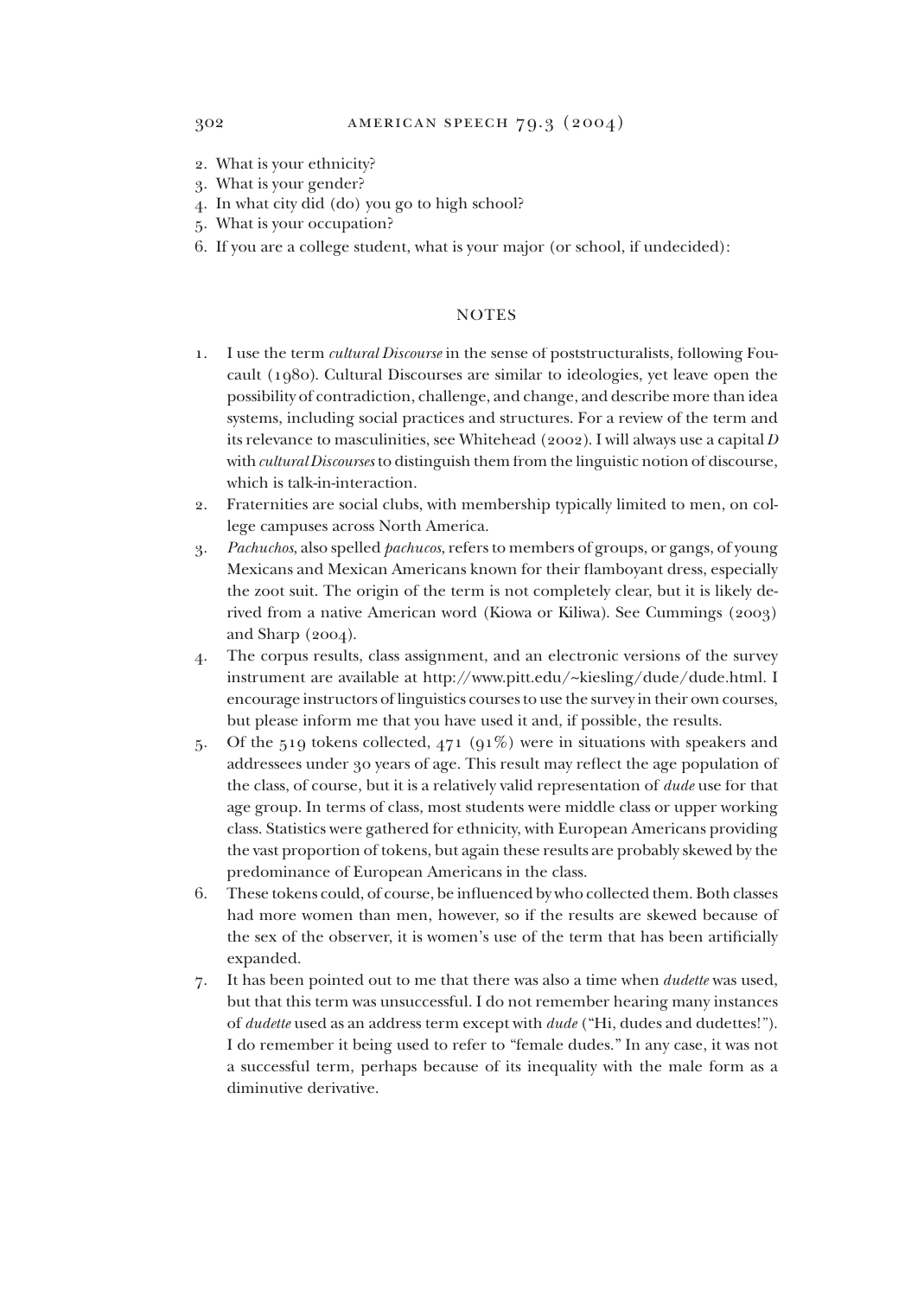- 8. CONSTRUCTED DIALOGUE is more commonly called *reported speech*, which is essentially quoted speech; that is, it would be written in quotation marks in a novel. For example, "I'm like, dude, don't touch me," *dude, don't touch me* is reported speech. Tannen (1989) shows that such representations of other people's speech are often not what was actually said. Rather, the speech is constructed by the person doing the "quoting" to promote involvement in talk. The speaker in this example likely did not say exactly what she "quoted." Her use of a direct quote, however, makes her story much more vivid for the audience.
- 9. Some of the relationship labels need explanation. The first is "Hetero." This category is "heterosexual intimate relationships," labeled on the survey as girlfriend/boyfriend. There were responses for male-male and female-female categories, but it is clear from the students who gathered the data that not all respondents understood the intimate nature of this category for same-sex situations. That is, not all male respondents who gave a rating for "boyfriend" are homosexual. This confusion makes the response problematic, and so I have removed the same-sex boyfriend/girlfriend data from this table, thus making it represent heterosexual relationships only. "Close" refers to a close friend, and "Aquaint." is an acquaintance. The rest of the labels should be self-explanatory.
- 10. Transcription conventions are as follows: Each line is roughly a breath group, and unless otherwise noted there is a short pause for breath at the end of each line in the transcripts.
	- (text) indicates the accuracy of transcription inside parentheses is uncertain
	- (?) indicates an utterance that could be heard but was not intelligible
	- a: indicates the segment is lengthened
	- (#.#) indicates a pause of #.# seconds
	- (.) indicates a pause of less than 0.5 seconds
	- = indicates that the utterance continues on the next line without a pause
	- $A_1B_1$ indicates overlapping speech: B and C are uttered simultane-
	- $|C|$ ously, not A nor D.
	- TEXT indicates emphasis through amplitude, length, and/or intonation
	- \*text\* indicates noticeably lower amplitude
	- bu- indicates an abrupt cutoff of speech
	- ((text)) indicates comments added by the author
- 11. See http://www.netwalk.com/~truegger/ftrh/ for plot summaries and audio clips of the film, including a "film strip" of the famous scenes (http://www.netwalk. com/~truegger/ftrh/pizza.html).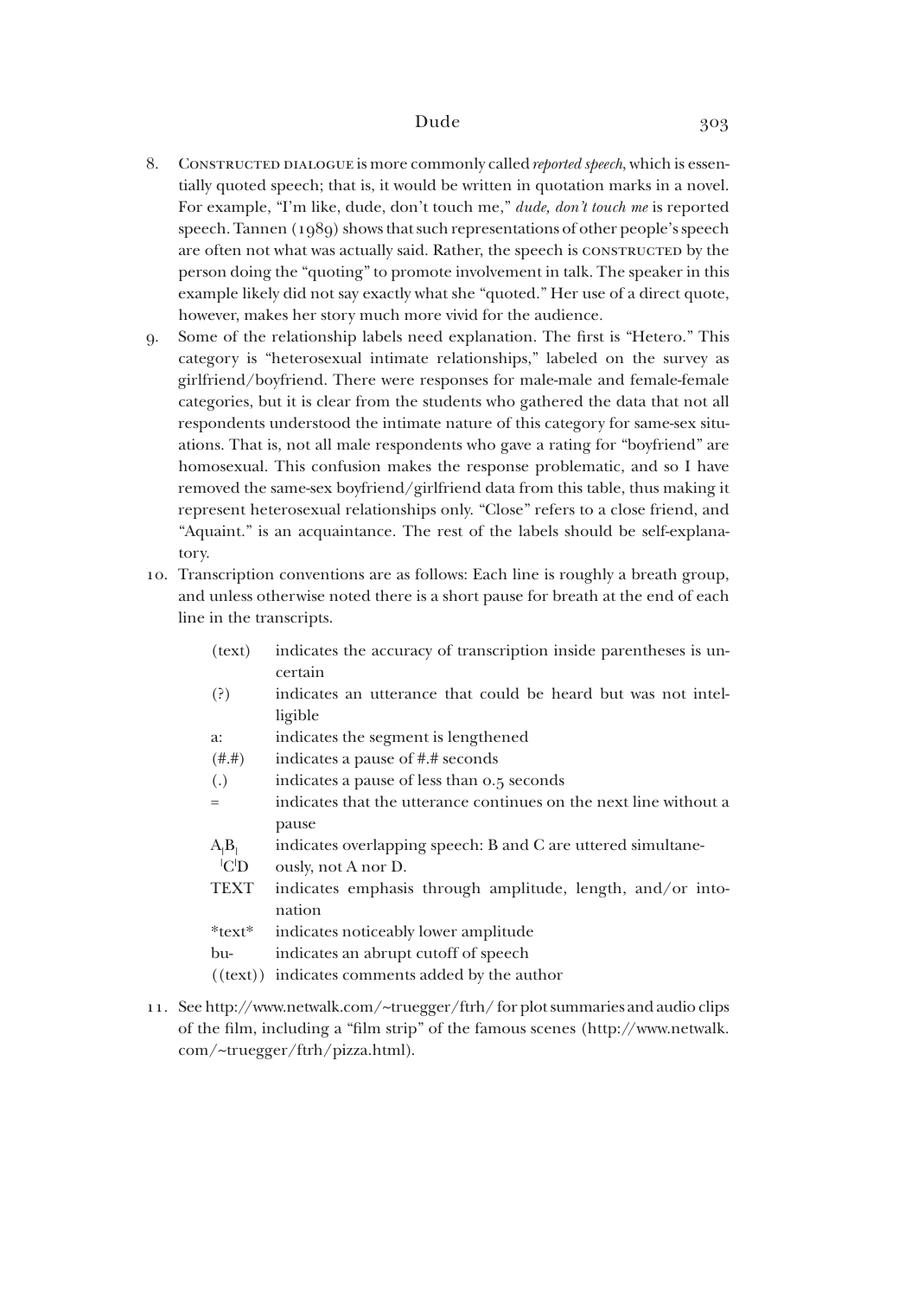## REFERENCES

- Andersen, Gisle. 2001. *Pragmatic Markers and Sociolinguistic Variation: A Relevance-Theoretic Approach to the Language of Adolescents*. Amsterdam: Benjamins.
- Bateson, Gregory. 1972. *Steps of an Ecology of Mind*. New York: Ballantine.
- *Bill and Ted's Excellent Adventure.* 1989. Written by Chris Matheson and Ed Solomon. Directed by Stephen Herek. U.S.: De Laurentiis Entertainment Group, Interscope Communication, and Nelson Entertainment.
- Brake, Mike. 1985. *Comparative Youth Culture: The Sociology of Youth Cultures and Youth Subcultures in America, Britain, and Canada*. London: Routledge.
- Brown, Penelope, and Stephen Levinson. 1987. *Politeness: Some Universals in Lan guage Use*. Cambridge: Cam bridge Univ. Press.
- Carrigan, Tim, Bob Connell, and John Lee. 1985. "Toward a New Sociology of Masculinity." *Theory and Society* 14: 551–604.
- *Clerks.* 1994. Written and directed by Kevin Smith. U.S.: Miramax Films and View Askew Productions.
- Connell, R. W. 1995. *Masculinities*. Cambridge: Polity.
- Cummings, Laura L. 2003. "Cloth-Wrapped People, Trouble, and Power: Pachuco Culture in the Greater Southwest." *Journal of the Southwest* 45: 329–48.
- Donald, Ralph R. 2001. "Masculinity and Machismo in Hollywood's War Films." In *The Masculinities Reader*, ed. Stephen M. Whitehead and Frank J. Barrett, 170–83. Cambridge: Polity.
- *Dude, Where's My Car?* 2000. Written by Philip Stark. Directed by Danny Leiner. U.S.: Alcon Entertainment.
- Eckert, Penelope. 2000. *Linguistic Variation as Social Practice: The Linguistic Construction of Identity in Belten High.* Malden, Mass.: Blackwell.
- Edley, Nigel, and Margaret Wetherell. 1995. *Men in Perspective: Practice, Power, and Identity*. London: Prentice Hall/Harvester Wheatsheaf.
- *Fast Times at Ridgemont High.* 1982. Written by Cameron Crowe. Directed by Amy Heckerlin. U.S.: Refugee Films and Universal Pictures.
- Foucault, Michel. 1980. *Power/Knowledge: Selected Interviews and Other Writings 1972– 1977*. Ed. Colin Gordon. 1st American ed. New York: Pantheon.
- Guy, Gregory, Barbara Horvath, Julia Vonwiller, Elaine Daisley, and Inge Rogers. 1986. "An Intonational Change in Progress in Australian English." *Language in Society* 15: 23–52.
- Hill, Richard. 1994. "You've Come a Long Way, Dude—A History." *American Speech* 69: 321–27.
- Kiesling, Scott Fabius. 1997. "Power and the Language of Men." In *Language and Masculinity, ed. Sally Johnson and Ulrike Hanna Meinhof, 65-85. Oxford:* Blackwell.
	- —. 1998. "Men's Identities and Sociolinguistic Variation: The Case of Fraternity Men." *Journal of Sociolinguistics* 2: 69–99.
	- . 2001a. "Stances of Whiteness and Hegemony in Fraternity Men's Discourse." *Journal of Linguistic Anthropology* 11: 101–15.